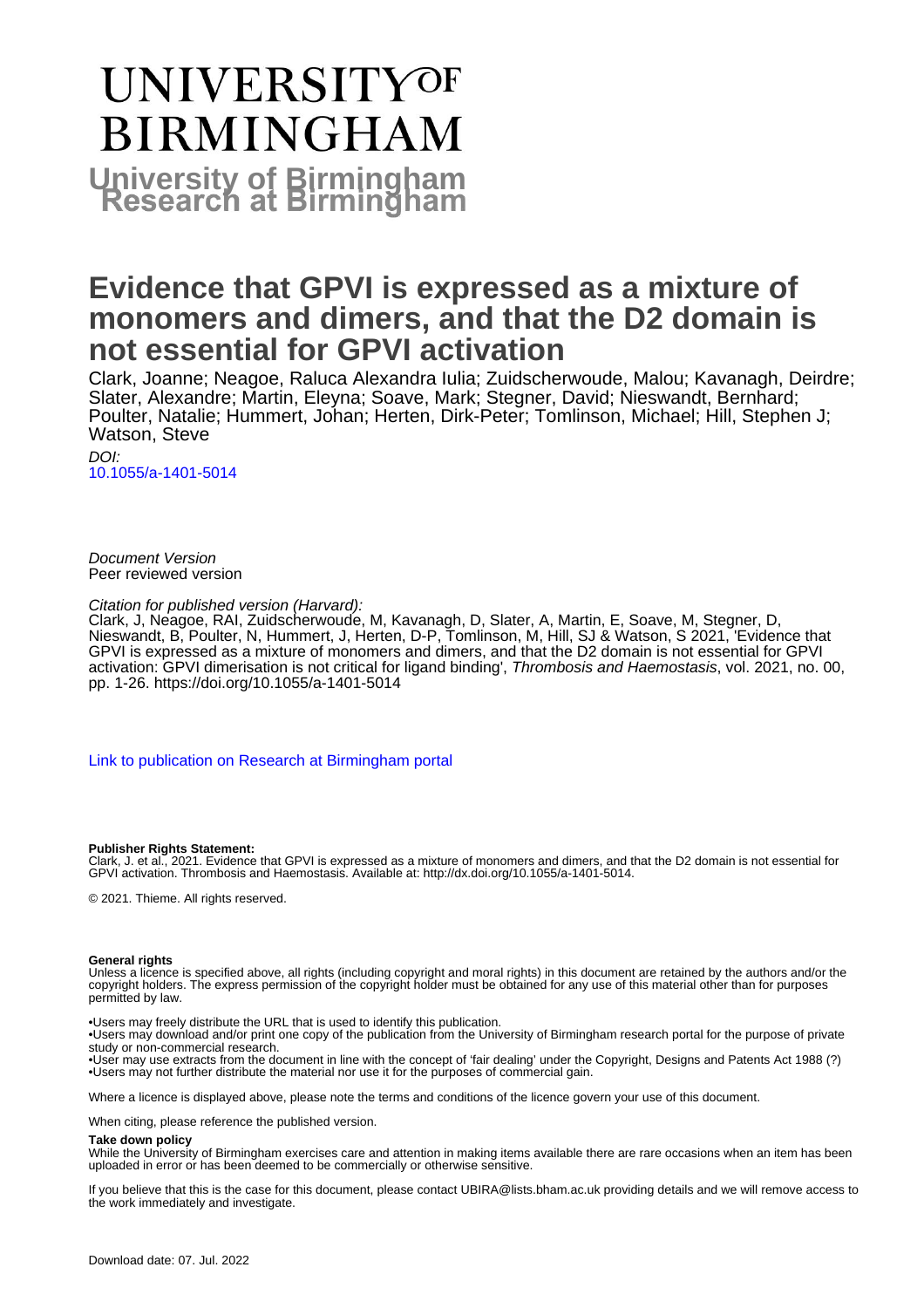## **Evidence that GPVI is expressed as a mixture of monomers and dimers, and that the D2 domain is not essential for GPVI activation**

Joanne C. Clark<sup>1,2</sup>, Raluca A. I. Neagoe<sup>1,3</sup>, Malou Zuidscherwoude<sup>1,2</sup>, Deirdre M. Kavanagh<sup>1,2</sup>, Alexandre Slater<sup>1</sup>, Eleyna M. Martin<sup>1</sup>, Mark Soave<sup>2,4</sup>, David Stegner<sup>3</sup>, Bernhard Nieswandt<sup>3</sup>, Natalie S. Poulter<sup>1,2</sup>, Johan Hummert<sup>1,2,5</sup>, Dirk-Peter Herten<sup>1,2,5</sup>, Michael G. Tomlinson<sup>2,6</sup>, Stephen J. Hill<sup>2,4</sup>, Steve P. Watson<sup>1,2</sup>

<sup>1</sup>Institute of Cardiovascular Sciences, Level 1 IBR, College of Medical and Dental Sciences, University of Birmingham, Edgbaston, Birmingham, B15 2TT, UK

<sup>2</sup>Centre of Membrane Proteins and Receptors (COMPARE), The Universities of Birmingham and Nottingham, The Midlands, UK

<sup>3</sup> Institute of Experimental Biomedicine I, University Hospital and Rudolf Virchow Center, University of Wurzburg, Wurzburg, Germany

<sup>4</sup>Division of Physiology, Pharmacology and Neuroscience, School of Life Sciences, University of Nottingham, Queen's Medical Centre, Nottingham, NG7 2UH, UK

<sup>5</sup>Department for Physical Chemistry, Heidelberg University, Heidelberg, Germany

<sup>6</sup>School of Biosciences, University of Birmingham, Edgbaston, Birmingham, B15 2TT, UK

## **Running title: GPVI dimerisation is not critical for ligand binding**

**Abstract word count: 216**

**Word count: 4996**

#### **Correspondence:**

**Prof. Steve P Watson,** Institute of Cardiovascular Sciences, Level 1 IBR, College of Medical and Dental Sciences, University of Birmingham, Edgbaston, Birmingham B15 2TT, UK. Tel: +44 (0) 121 414 6514, Email: [S.P.Watson@bham.ac.uk](mailto:S.P.Watson@bham.ac.uk)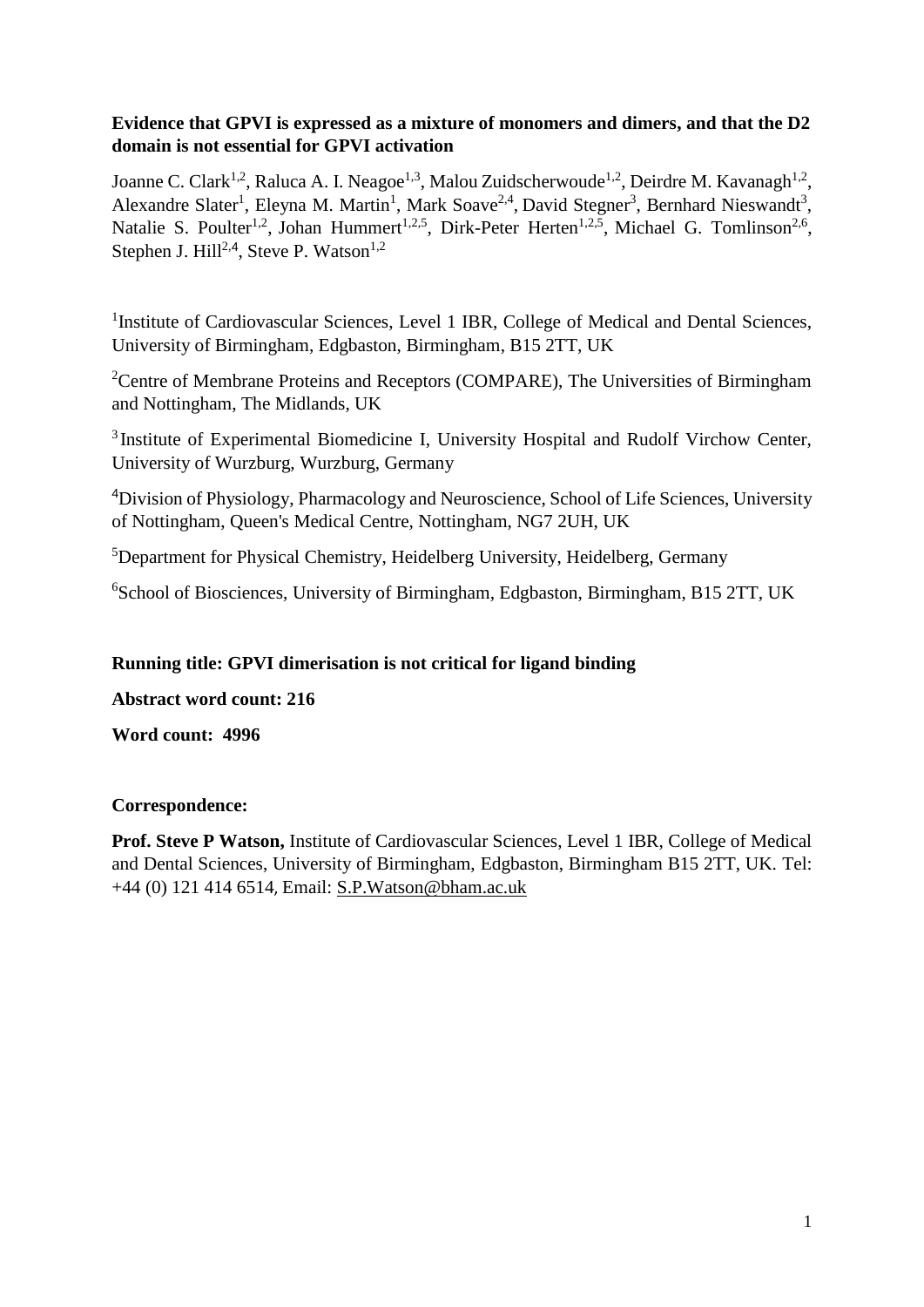#### **Abstract**

Collagen has been proposed to bind to a unique epitope in dimeric GPVI and the number of GPVI dimers has been reported to increase upon platelet activation. However, in contrast, the crystal structure of GPVI in complex with collagen-related peptide (CRP) showed binding distinct from the site of dimerisation. Further fibrinogen has been reported to bind to monomeric but not dimeric GPVI. In the present study we have used the advanced fluorescence microscopy techniques of single molecule microscopy, fluorescence correlation spectroscopy (FCS) and bioluminescence resonance energy transfer (BRET), and mutagenesis studies in a transfected cell line model to show that GPVI is expressed as a mixture of monomers and dimers, and that dimerisation through the D2 domain is not critical for activation. As many of these techniques cannot be applied to platelets to resolve this issue, due to the high density of GPVI and its anucleate nature, we used Förster resonance energy transfer (FRET) to show that endogenous GPVI is at least partially expressed as a dimer on resting and activated platelet membranes. We propose that GPVI may be expressed as a monomer on the cell surface and forms dimers in the membrane through diffusion giving rise to a mixture of monomers and dimers. We speculate that the formation of dimers facilitates ligand binding through avidity.

**Key words:** platelets, glycoprotein VI (GPVI) receptor, dimerisation, collagen, single molecule microscopy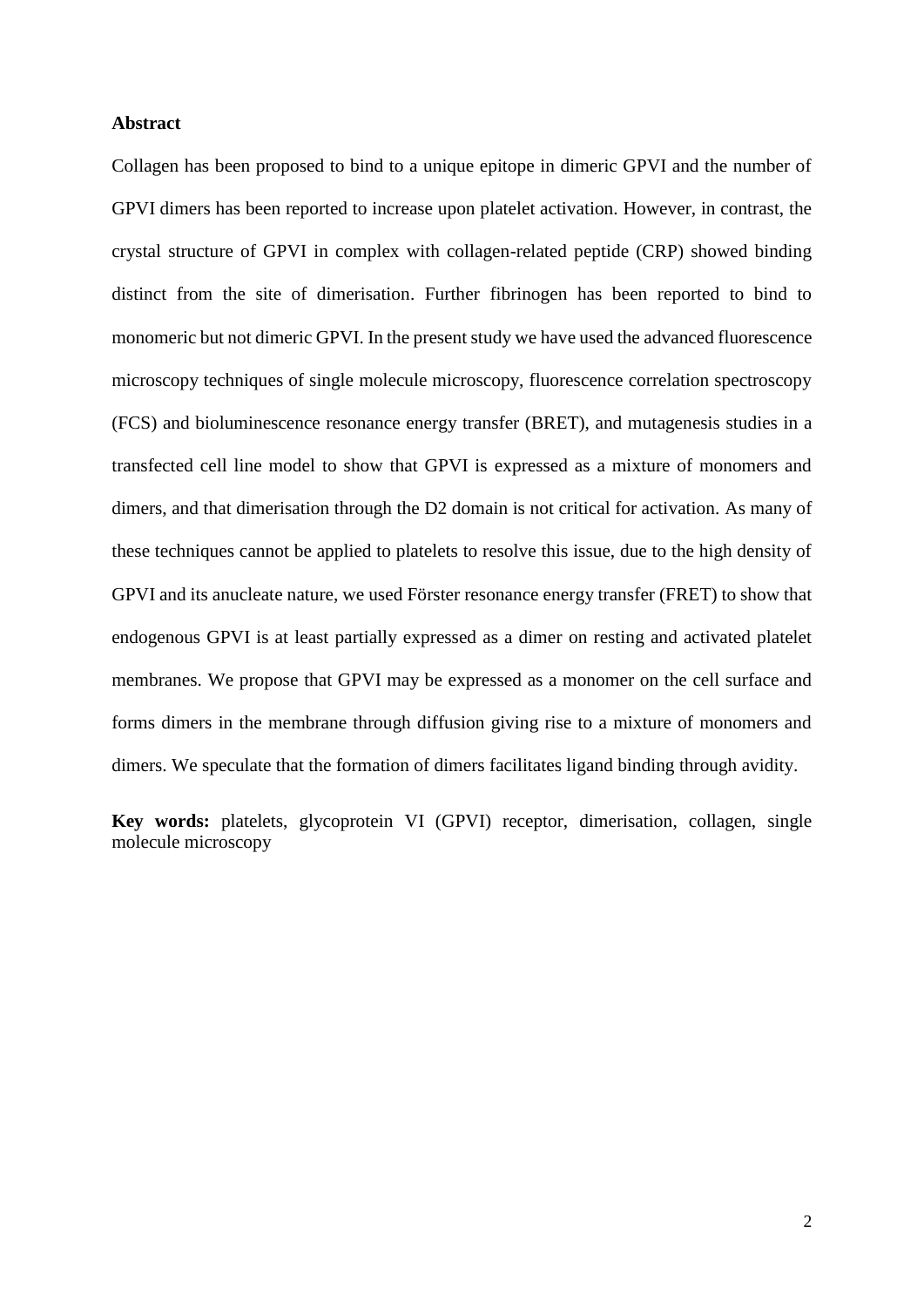#### **Summary Table**

#### **What is known on this topic?**

- GPVI is a receptor for collagen and fibrinogen.
- The synthetic collagen CRP binds to the D1 domain of GPVI.
- Dimer-specific antibodies show increased binding to activated platelets although it is not known if this is due to a change in conformation or increased dimer formation.

#### **What does this paper add?**

- GPVI is expressed as a mixture of monomers and dimers in cell lines, and at least partially as a dimer in platelets.
- The D2 domain in GPVI mediates dimerisation but is not essential for activation by collagen.
- We propose that GPVI dimerisation facilitates activation through increased avidity and not through a dimer-specific epitope.

### **Introduction**

The platelet receptor glycoprotein (GP) VI is a member of the immunoglobulin (Ig) receptor superfamily and a receptor for collagen, the most thrombogenic constituent of the extracellular matrix. GPVI contains two Ig domains, termed D1 and D2, a mucin-rich stalk and a cytoplasmic tail.<sup>1,2</sup> GPVI is linked to the Fc receptor (FcR)  $\gamma$ -chain homodimer by a salt bridge. The FcRγ-chain contains a signalling motif defined by the presence of two YxxL groups (single amino acid code) separated by 12 amino acids, called an immunoreceptor tyrosine-based activation motif  $(ITAM).<sup>3,4</sup>$  Collagen binding to GPVI induces phosphorylation of the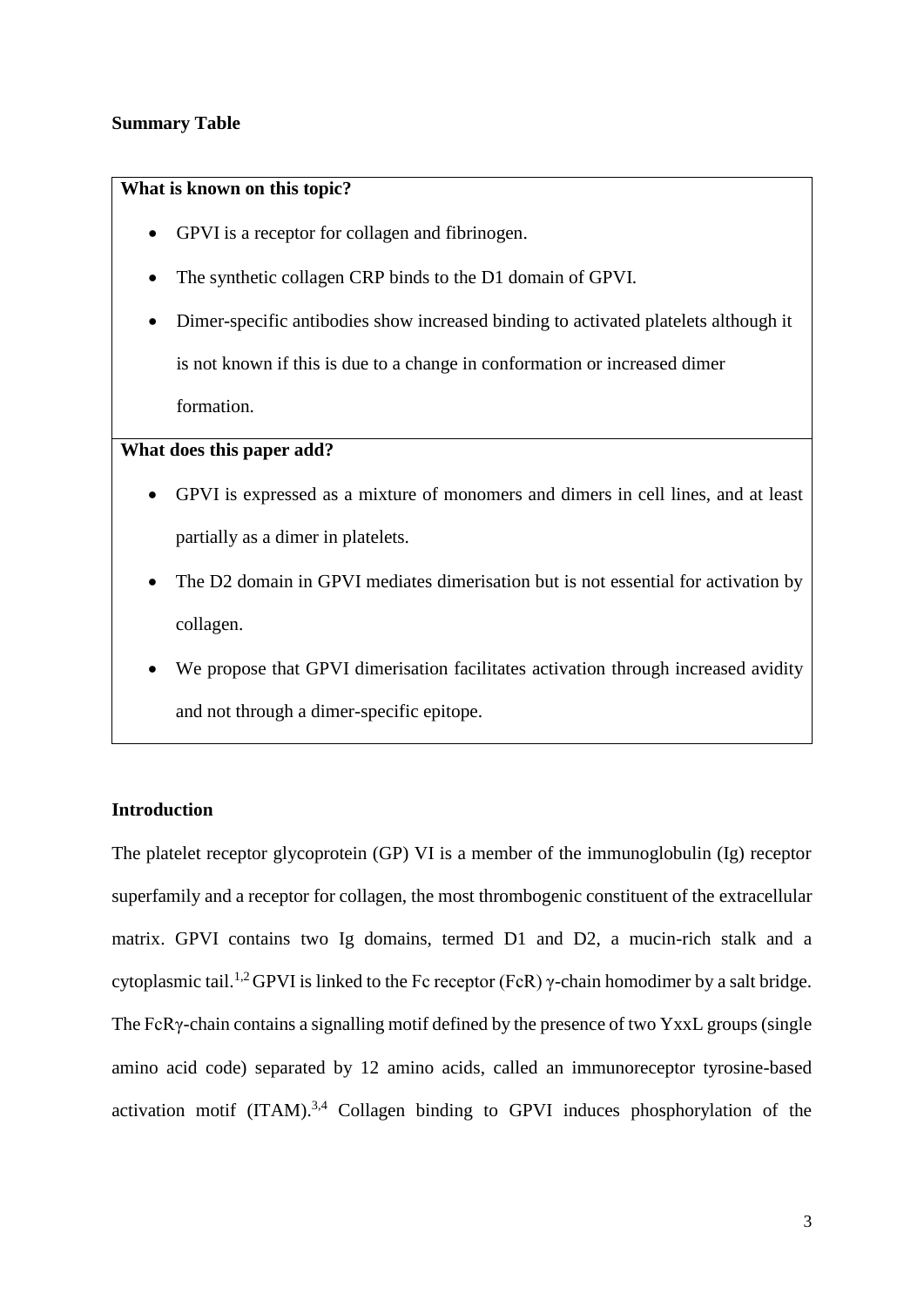conserved tyrosines in the ITAM by Src family kinases. This in turn leads to binding of Syk and initiation of a downstream signalling cascade that activates  $PLC\gamma2$ <sup>2</sup>

In the original studies, collagen was reported to bind to recombinant dimeric but not monomeric GPVI, and dimer-specific antibodies were shown to block platelet activation, leading to the proposal that collagen binds to a unique epitope in dimeric GPVI. 5-8 Further, the number of GPVI dimers was shown to increase upon platelet activation, serving as a positive feedback step.<sup>6-8</sup> In support of a dimer-specific conformation, the crystal structure of the D1 and D2 domains shows a site of dimerisation through the D2 domains, although the protein does not dimerise in solution, suggesting that this is of low affinity.<sup>9</sup> Dimerisation of GPVI under resting conditions has been shown in transfected cell lines through measurement of bioluminescence resonance energy transfer (BRET) and by co-immunoprecipitation studies of differentially tagged forms of GPVI, and in platelets by use of a cross-linking reagent.<sup>10</sup>

Together, these data have led to a generally accepted model in which GPVI is at least partially expressed as a dimer, and that collagen binds to a unique dimer-specific conformation. Recently, however, several observations have led to a renewed interest in the configuration of GPVI on platelets and challenged the concept that collagen binds to a dimer-specific conformation. Firstly, fibrin and fibrinogen have been identified as ligands for GPVI and have been shown to bind selectively to recombinant monomeric GPVI<sup>11-14</sup>, although this is controversial.<sup>15</sup> Secondly, the synthetic collagen, CRP, has since been shown to bind to the D1 domain in GPVI using X-ray crystallography, which is removed from the site of dimerisation (PDB 5OU8 and 5OU9, Feitsma et al.). Thirdly, collagen has now been shown to bind to recombinant monomeric  $GPVI^{11,14,16}$  suggesting that the original observation of binding to dimeric GPVI was due to increased avidity.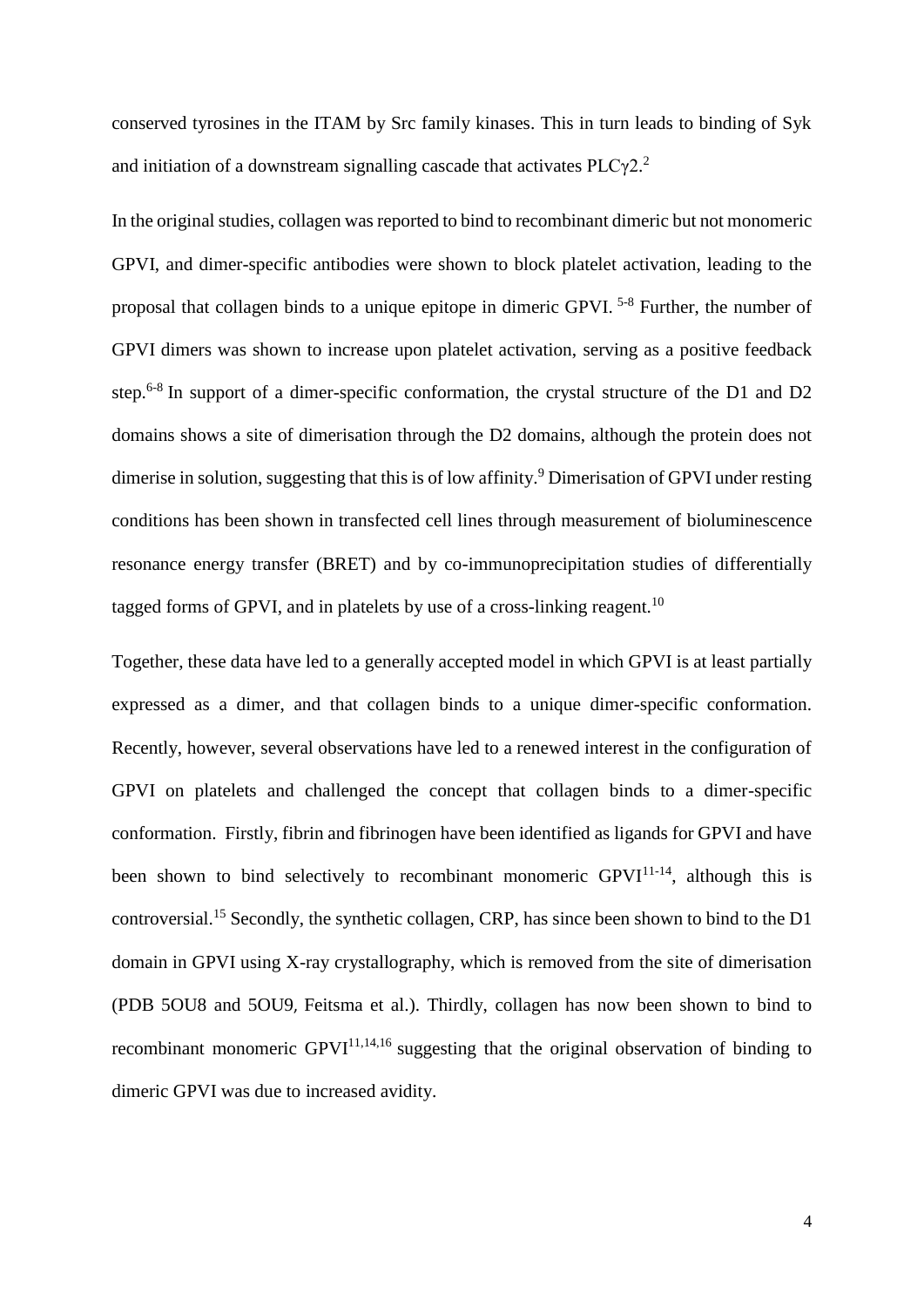In light of these contrasting reports, the aim of the present study was to further investigate the configuration of GPVI in the membrane using several fluorescence-based microscopy methods and mutagenesis. The majority of the work has been performed in cell lines because of the anucleate nature of platelets and the relatively high density of expression of GPVI which hampers interpretation of single molecule microscopy data.<sup>17</sup> In addition, we have used Förster resonance energy transfer (FRET) in resting and activated platelets to investigate the presence of dimeric GPVI. The results show that GPVI is expressed as a mixture of monomers and dimers in transfected cell lines and that it is at least partially expressed as a dimer in platelets, but that dimerisation is not critical for activation by collagen in a transfected cell line model.

#### **Materials and Methods**

Detailed methods are described in the supplemental material.

#### *Fluorescence correlation spectroscopy (FCS)*

FCS measurements were made using a Zeiss LSM-880 confocal microscope equipped with gallium arsenide phosphide photon detectors (GaAsP) (Carl Zeiss, Jena, Germany). Singlephoton excitation with a continuous argon ion laser was performed using a 40x (NA 1.2) Capochromat water immersion objective. Before each experiment, the microscope was aligned and calibrated using Atto-488 dye (10 nM) in water at  $25^{\circ}$ C with 0.1 and 0.2% 488 nm laser power for 30 sec measurement time to determine axial and lateral radii and confocal volumes. Atto-488 has a well-established diffusion coefficient of 400  $\mu$ m<sup>2</sup> s<sup>-1</sup> (Picoquant). In HEK293T cells, FCS measurements were taken on the plasma membrane where monitoring the photon counts per molecule in real time (interactive counts/molecule window in the Zeiss software) was performed to achieve optimum positioning in the centre of the observation volume and to find the focal plane corresponding to the maximal photon counts/molecule. Measurements were performed with  $0.03\%$  488 nm laser power at 25 $\degree$ C for 5 sec measurement time per point for 10 points per cell using Zen Black 2012 (Carl Zeiss, Jena, Germany). Monitoring of time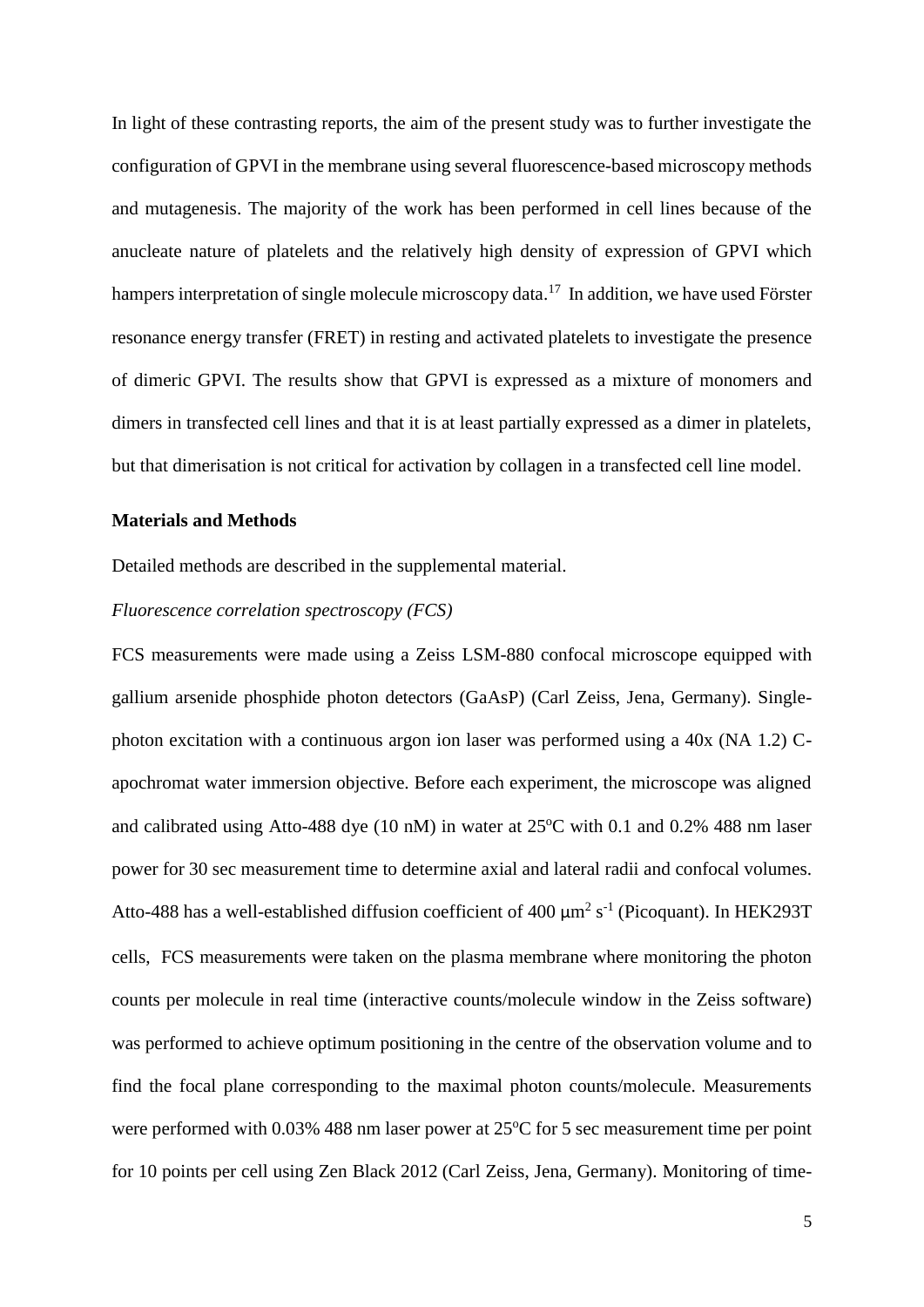dependent fluorescence intensity fluctuations produced autocorrelation decay curves. Details of FCS analysis is in supplemental material.

#### *Single molecule stepwise photobleaching*

Single-molecule photobleaching imaging was performed in total internal reflection fluorescence (TIRF) microscopy at using a fully motorised Nikon TIRFM mounted on a NIKON-N-STORM microscope on a Ti-E stand equipped with a Nikon 100x 1.49 NA TIRFM oil objective, Perfect Focus System, Agilent MLC400 laser bed with 405 nm (50 mW), 488 nm (80 mW), 561 nm (80 mW) and 640 nm (125 mW) solid-state lasers and Andor iXon Ultra  $EM-CCD$  camera. During the acquisition, at  $28^{\circ}C$  the sample was continuously illuminated at 488 nm using a 488 TIRF filter for 5000 frames with 5% laser power (40 x 40 μm, 30 ms exposure time, 300 gain). To ensure homogenous illumination, a central 256 x 256 pixel region of interest (ROI) of the chip was used. Microscope control and image acquisition were performed by NIS Elements 5 (Nikon Instruments).

## *Stepwise photobleaching analysis*

Trace extraction and stepwise photobleaching analysis was performed using the python package quickpbsa.<sup>18</sup> In short, fluorescent spots were localised using the ImageJ<sup>19</sup> plugin ThunderSTOR $M^{20}$  on the average of the first 5 frames in the sequence, extracting the spots centre position and Gaussian width (σ). Spots with a σ below 50 nm and above 250 nm, or within a distance of 3.5 pixels (576 nm) of another spot, were excluded. Image sequences with aberrant imaging conditions were excluded based on the overall fluorescent decay. Photobleaching traces were extracted from a ROI with a 2 pixel radius (329 nm). A ring-shaped ROI with an inner radius of 3.5 pixels (576 nm) and an outer radius of 5 pixels (832 nm) was used for background subtraction. Photobleaching analysis in quickpbsa was run with a step detection threshold of 20 counts and otherwise default parameters. However, to increase the robustness to photophysics the Bayesian refinement step in the quickpbsa analysis was not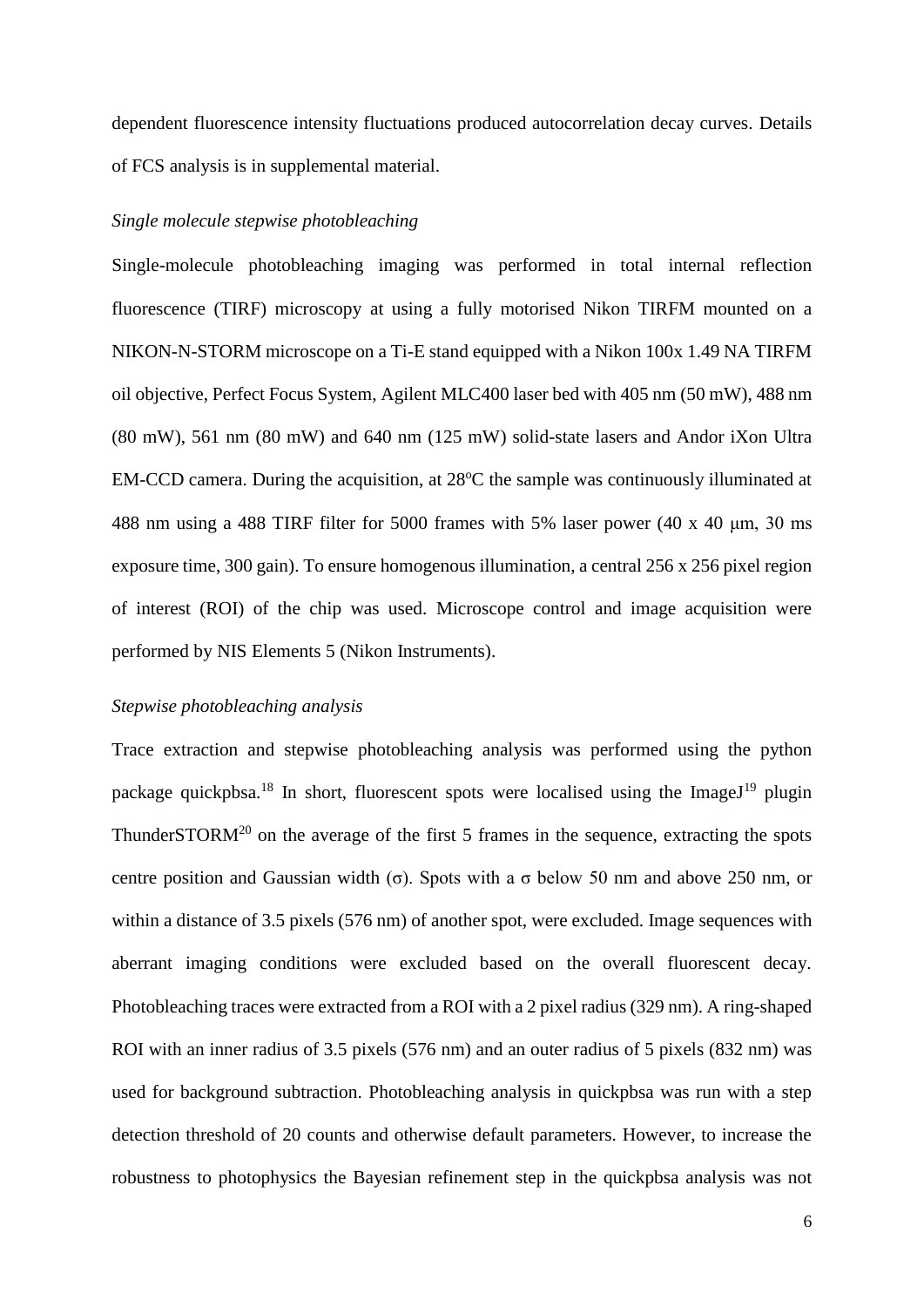used, since this step relies on reproducible brightness of a single fluorophore and could be affected by blinking. This approach is valid for small fluorophore numbers  $(<10$ ).<sup>18</sup>

#### *FRET in platelets*

Human and mouse washed platelets were prepared as previously described.<sup>21,22</sup> Platelets  $(5x10^7\text{/ml})$  were pre-incubated with human anti-GPVI, 313A10-488 (50 µg/ml), 313A10-546 (50 μg/ml) and 313A10-unlabelled (50 μg/ml)  $F(ab')$  fragments or anti-integrin αIIbβ3, MWReg30-488 (10  $\mu$ g/ml) and anti-GPIX-546 (10  $\mu$ g/ml) mAb as controls for 10 min at 37<sup>o</sup>C followed by 10 min at room temperature with and without CRP (10 μg/ml). 313A10-488 (donor) and 313A10-546 (acceptor) were used as a FRET pair for GPVI. 313A10-488 and 313A10-unlabelled or MWReg30-488 and anti-GPIX-546 were negative controls. We refer to 313A10 F(ab') fragments as A10 throughout the text and figures. For all measurements, a FACSAria flow cytometer (BD-Biosciences) equipped with standard single 488 nm or 546 nm laser was used.

#### *Statistical analysis*

Results are shown as mean  $\pm$  SEM unless otherwise stated and the number of independent experiments is described in Figure legends. Data were analysed using PRISM v8.3.0 (GraphPad, San Diego, CA). For FCS, data sets were first tested for normality using the Shapiro-Wilks test. FCS PCH analysis data were tested by Kruskal-Wallis with Dunn's *posthoc* test. For stepwise photobleaching experiments statistical analysis was by Epps-Singleton 2 sample test<sup>23</sup> implemented in scipy.<sup>24</sup> Statistical analysis of the adhesion assays were by twoway ANOVA with a Bonferroni *post-hoc* test. For NFAT and nanoBRET assays, Student's two-tailed unpaired *t* tests were used. For FRET assays, one-way or two-way ANOVA with a Bonferroni *post-hoc* test were used. Significance was set at  $P \leq 0.05$ .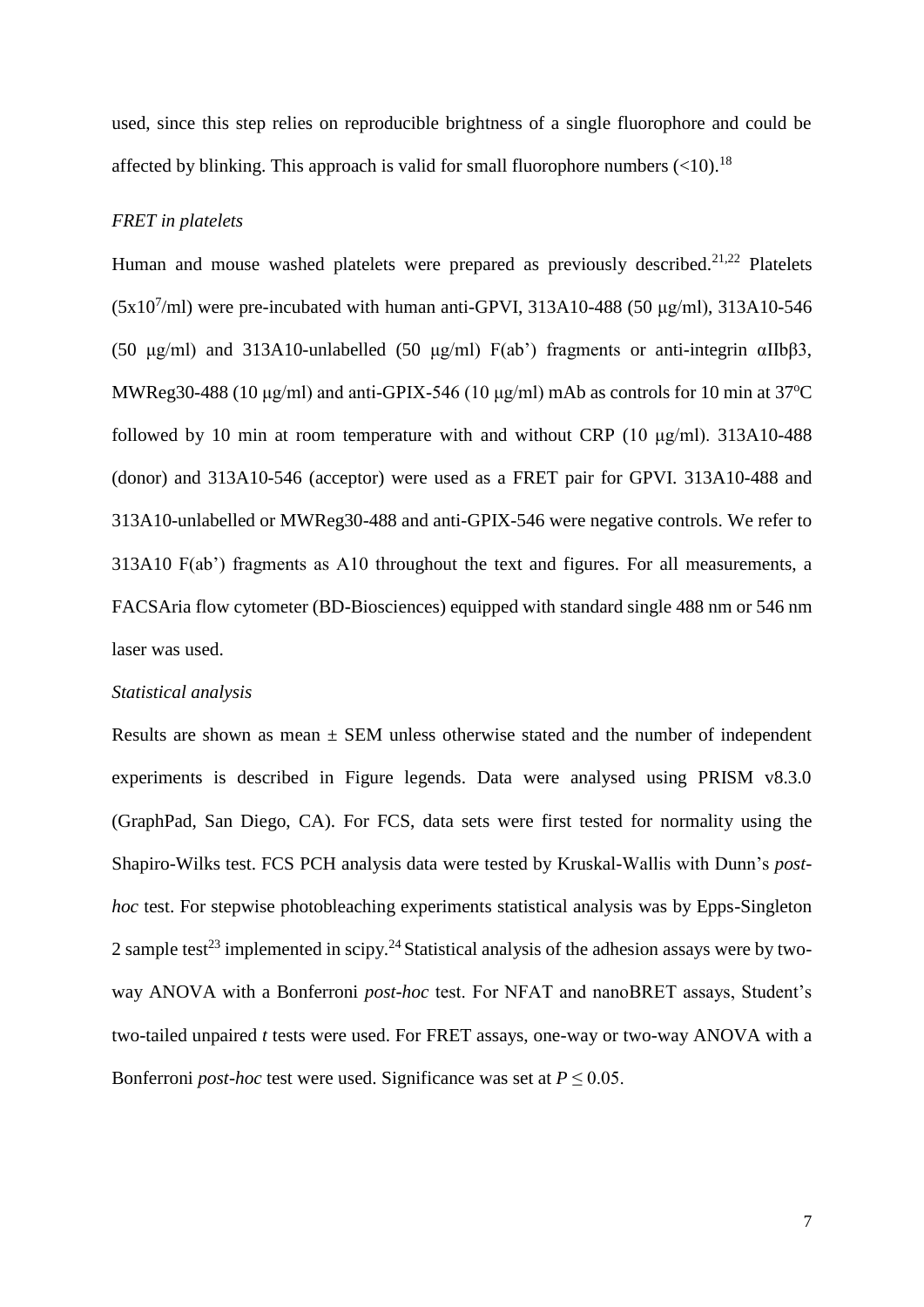#### **Results**

## **NanoBRET shows the D2 domain is critical for GPVI dimerisation in transfected HEK293T cells**

Bioluminescence resonance energy transfer (BRET) is a distance and orientation-dependent assay where excited-state energy is transferred from a luciferase donor to a fluorescent acceptor when brought into proximity of <10 nm. BRET has been used to demonstrate dimerisation and higher order oligomerisation of many membrane proteins including GPVI.<sup>10,25,26</sup> NanoBRET is a more sensitive version of BRET that uses the energy transfer from a bioluminescent donor protein (nanoluciferase) to a fluorescent acceptor protein (HaloTag).

Our original studies using BRET were carried out in transfected HEK293T cells using Cterminally-tagged human GPVI and revealed expression as a dimer with no change in signal upon activation by collagen or convulxin.<sup>10</sup> One explanation for the lack of change in signal on ligand engagement is that the fluorescent groups in the C-terminal tails may not be brought sufficiently close (i.e. < 10 nm) for energy transfer. To address this, we generated N-terminally tagged versions of human GPVI (Figure 1Ai) suitable for nanoBRET and co-expressed these in HEK293T cells. For controls, we also co-expressed the constructs with tagged versions of CD28, CD86 and neuropilin-1 (NRP1) 27-30, proteins which are not expressed in platelets and are not reported to associate with GPVI.

NanoBRET saturation assays were performed by transfecting a fixed concentration of Nanoluc-GPVI with increasing concentration of HaloTag-GPVI. The expression of the constructs on the cell surface was confirmed by flow cytometry (Figure 1Aii). The BRET signal showed saturation with increasing concentrations of the HaloTag-GPVI construct, demonstrating a specific interaction (Figure 2Bi), in agreement with our previously published work.<sup>10</sup> In contrast, a linear BRET signal characteristic of a non-specific interaction was seen between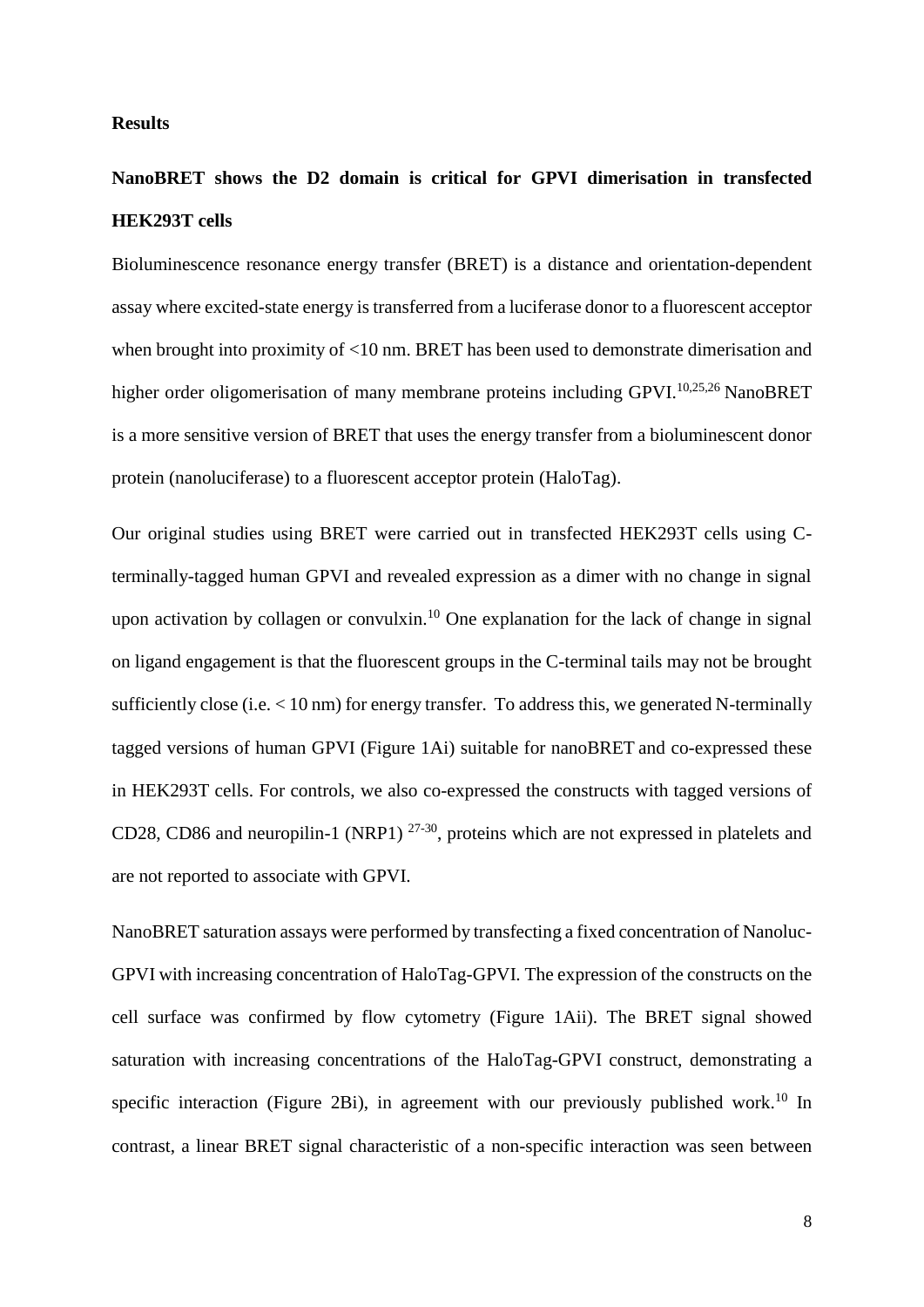Nanoluc-GPVI and SnapTag-CD86 (Figure 1Bi). Unexpectedly, a specific BRET signal was also detected between Nanoluc-GPVI and SnapTag-CD28, and Nanoluc-GPVI and HaloTag-NRP1, respectively (Figure 1Bi). These results confirm previous reports that GPVI receptors form dimers when expressed in a cell line but demonstrate that the collagen receptor also associates with other membrane proteins.

To further interrogate GPVI dimerisation, we generated GPVI constructs in which the D2 domain was removed. NanoBRET was performed using Nanoluc- and HaloTag-tagged human GPVI-D2-deleted constructs (Figure 1Ai). FACS analysis of transfected HEK293T cells confirmed expression of the two tagged D2-deleted GPVI receptors, although at a reduced level compared to wild-type GPVI (Figure 1Aii). There was no specific BRET signal detected upon deletion of the D2 domain (Figure 1Bii) consistent with this region being critical for GPVI dimerisation in the transfected cell line model. Furthermore, a non-specific BRET signal was detected between Nanoluc-GPVI-D2 deleted and wild-type HaloTag-GPVI or SnapTag-CD86 (Figure 1Biii). The former further demonstrates that the D2 domain is critical for GPVI dimerisation and that two D2 domains are required to facilitate dimerisation.

Studies were carried out to investigate whether CRP stimulates an increase in the BRET signal when measured using Nanoluc-GPVI and HaloTag-GPVI and an intermediate and high concentration of CRP (2  $\&$  10 μg/ml). Both concentrations of CRP induced a similar increase in the BRET signal above untreated dimerisation (Figure 1Biv). Conversely, the addition of CRP (2 μg/ml) to the GPVI D2-deleted receptors failed to increase the BRET signal (Figure 1Bv).

The results show that the D2 domain is crucial for constitutive dimerisation in transfected HEK293T cells and that dimerisation of the wild-type but not the D2-deleted receptor is increased upon ligand binding. The results also show that GPVI associates with two unrelated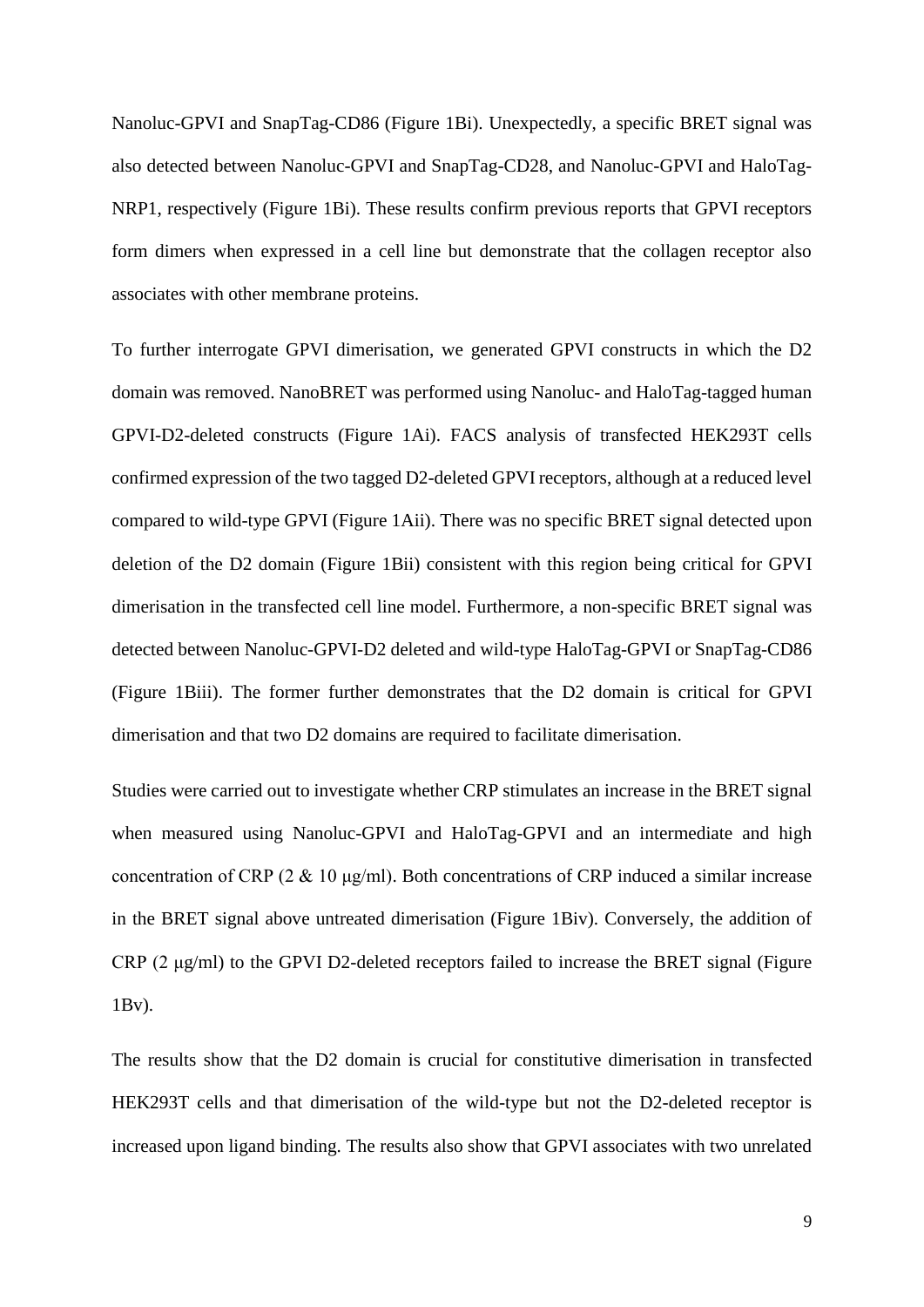proteins in the membrane which are not expressed in platelets. The potential significance of this is discussed in the Discussion.

## **Fluorescence correlation spectroscopy shows GPVI is a mixture of monomers and dimers in transfected HEK293T cells**

The increase in fluorescence signal observed in the nanoBRET studies could be due to dimerisation of GPVI monomers or formation of higher order oligomers. To investigate whether GPVI is expressed as a monomer and as a dimer, or solely as a dimer, on resting cells we have used FCS. This technique is able to distinguish monomeric and dimeric proteins by measurement of the molecular brightness of fluorescently-tagged proteins diffusing through a stationary volume in the membrane.<sup>31</sup> FCS is sufficiently sensitive to detect a two-fold change in brightness but not a change in the rate of diffusion between a monomer and dimer.

We first measured the axial and lateral radii of the confocal volume to ensure that measurements were in the range of previously published work.<sup>32</sup> The axial and lateral radii were 1.82+0.14 μm and 0.23+0.01 μm respectively (Supplementary Figure 1A), and the confocal volume was  $0.21 \pm 0.04$   $\mu$ m<sup>3</sup> (0.21 fl). FCS measurements were then taken in the membrane of HEK293T cells expressing eGFP-tagged GPVI and compared to those for eGFPtagged CD86 and eGFP-tagged CD28 (a disulphide-linked homodimer), which serve as controls for monomeric and dimeric proteins, respectively (Figure 2Ai).<sup>27,28</sup> Confocal microscopy was used to demonstrate surface localisation of eGFP-tagged GPVI, CD86 and CD28 (Figure 2Aii).

Monitoring of time-dependent fluorescence intensity fluctuations (Supplementary Figure 2Ai) produced autocorrelation decay curves (Figure 2Aiii) which were subjected to autocorrelation analysis and photon counting histogram (PCH) analysis to determine the diffusion coefficients and oligomeric state of the receptors respectively. The data were fitted using autocorrelation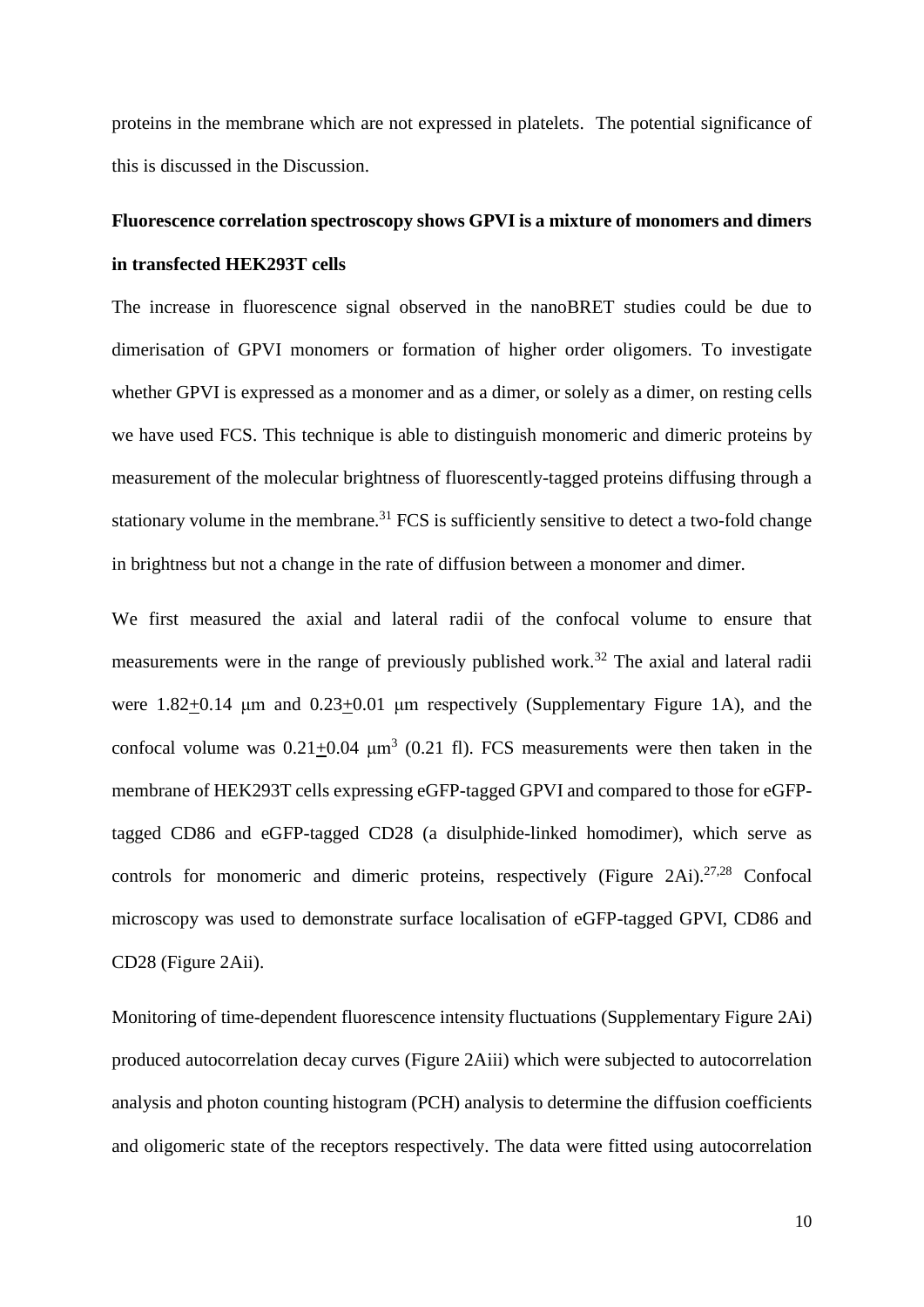analysis (Figure 2Aiii) which showed similar diffusion coefficients for GPVI-eGFP, CD86 eGFP and CD28-eGFP of 0.32 $\pm$ 0.02, 0.34 $\pm$ 0.02 and 0.40 $\pm$ 0.02  $\mu$ m<sup>2</sup> s<sup>-1</sup>, respectively (Figure 2Aiv). Previous studies have shown that FCS cannot detect a significant difference in diffusion coefficients over a narrow range of molecular weights.<sup>33</sup> The fit deviations are displayed in Supplementary Figure 2Aii.

PCH analysis was used to determine the oligomeric state of the receptors (Figure 2Bi). A PCH is generated by analysing the amplitude of the fluorescence fluctuations around the mean intensity to determine the molecular brightness (photon counts per molecule) of a fluorescently-tagged protein.<sup>34,35</sup> PCH analysis showed a significantly greater brightness for dimeric CD28-eGFP compared to the monomeric CD86-eGFP, whereas GPVI-eGFP displayed an intermediate brightness suggestive of the presence of a mixture of monomers and dimers, with the majority (in the absence of CRP) present as monomers (Figure 2Bii). The fit deviations are displayed in Supplementary Figure 2Aiii. Therefore, PCH analysis of GPVI relative to CD86 and CD28 provides evidence that GPVI is expressed as a mixture of monomers and dimers in transfected HEK293T cells. This could therefore indicate that the increase in BRET observed in CRP-stimulated transfected HEK293T cells is due to crosslinking of GPVI by CRP.

# **Stepwise photobleaching shows GPVI is predominantly monomeric in transfected HEK293T cells when expressed at low level**

We used a second advanced microscopy technique, namely single molecule localisation microscopy in transfected HEK293T cells to further investigate the expression of GPVI. Single molecule localisation microscopy is able to resolve proteins to approximately 20 nm which is one order of magnitude below the limit of diffraction-limited microscopy. While this level of resolution and associated brightness is unable to distinguish between monomers and dimers,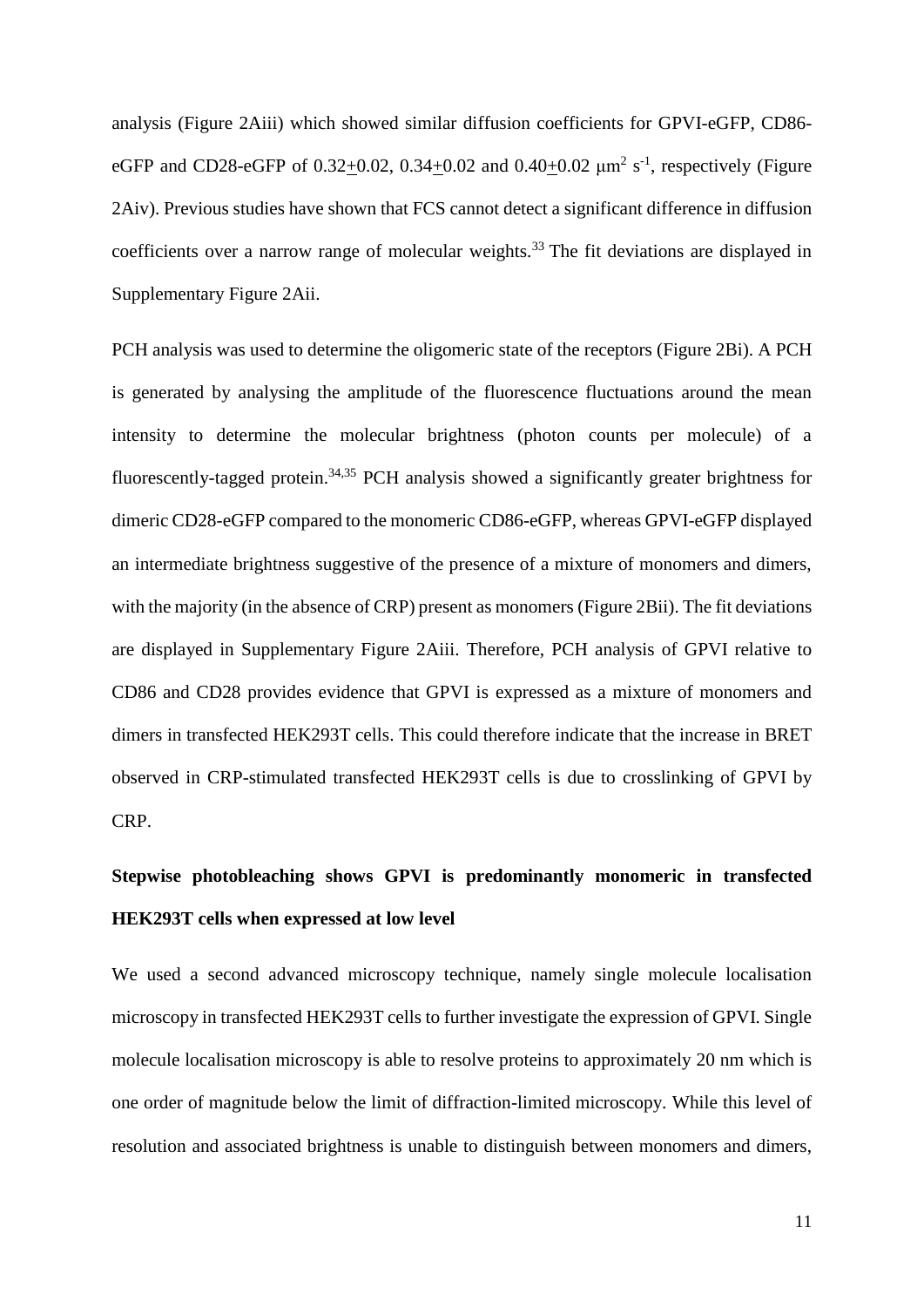this can be addressed through photobleaching and image reconstruction. If a protein is solely monomeric then stepwise photobleaching will result in complete loss of signal in a single spot, whereas it will result initially in partial loss for a dimeric protein. It is crucial to include controls of monomeric and dimeric proteins to enable calibration as results are influenced by overlapping signals and non-fluorescent tags.<sup>18</sup> It is also critical to perform these studies on cells transfected with low levels of receptors to resolve individual monomers and dimers. These considerations prevent similar studies being performed on platelets.

We have performed single molecule localisation microscopy using total internal reflection fluorescence (TIRF) microscopy on the lower plasma membrane of fixed HEK293T cells with low levels of expression of GPVI-eGFP, with CD86-eGFP and CD28-eGFP receptors as controls. TIRF imaging was used to identify single fluorescent protein complexes as individual fluorescent spots (Figure 3Ai). During imaging, eGFP molecules were photobleached over time. Using an automated spot detection algorithm of the entire basal membrane of the cell where detected spots were isolated from background (Figure 3Aii), fluorescence intensity traces for individual spots were extracted and the number of photobleaching steps was determined for each trace (Figure  $3Aiii$ ).<sup>18</sup> The number of discrete bleaching steps is equal to the number of eGFP molecules within the protein complex. Data representing all accepted spots for each receptor were pooled into photobleaching step frequency histograms (Figure 3B).

The histograms display a range of photobleaching step frequencies in part because of the presence of non-fluorescent eGFP molecules within the protein complexes due to maturation issues or premature photobleaching, and the presence of overlapping fluorescent spots that cannot be resolved by the automated spot detection algorithms.<sup>18</sup> These occurrences could lead to underestimation or overestimation of bleaching steps and stoichiometry respectively. Therefore the distributions were modelled with functions taking into account a fraction of traces containing overlapping fluorescent spots (double spots) and non-fluorescent eGFP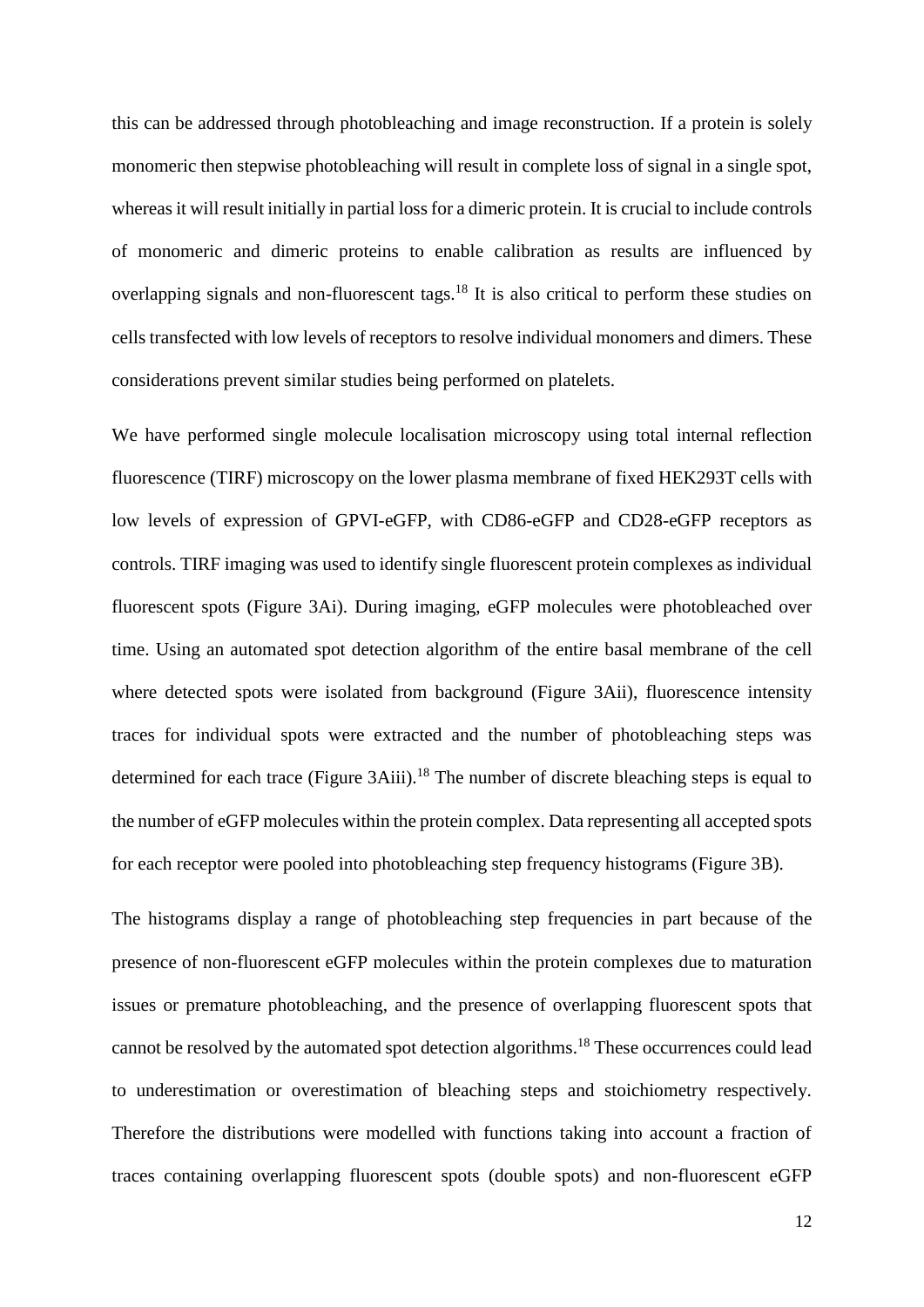molecules. Modelling the CD28-eGFP distribution (assuming it is always a dimer) determined the labelling efficiency to be 53% and fraction of double spots to be 33%. (Supplementary Figure 3). This labelling efficiency of eGFP is in the range of previous reports in mammalian cells that have used this approach.<sup>36,37</sup> Modelling the CD86-eGFP distribution (assuming it is always a monomer) determined the fraction of double spots to be 31% consistent with the CD28-eGFP distribution (Supplementary Figure 3). This suggests that just over 30% of spots at this level of expression appear as dimers due to their distribution in the membrane, bearing in mind that CD86 is monomeric.

The majority of CD86-eGFP fluorescent spots bleached in a single step while CD28-eGFP fluorescent spots contained a large proportion of two-step photobleaching. The distributions for CD86 and CD28 were significantly different demonstrating that this technique can distinguish monomers from dimers. The photobleaching step frequency histogram distribution of GPVI-eGFP closely resembled that of CD86-eGFP (Figure 3B) and was significantly different from CD28-eGFP indicating that GPVI is predominately monomeric at this level of expression. These results therefore provide further evidence that GPVI can be expressed on the membrane of HEK293T cells as a monomer.

#### **GPVI dimers are present on resting human platelet membranes**

The above studies on the HEK293T cells show that GPVI is expressed as a mixture of monomers and dimers, and provide evidence that ligand binding increases the level of dimerisation. While transfection studies cannot be used in platelets due to their anucleate nature, evidence of dimerisation can be generated by labelling of receptors with suitable fluorescent antibodies and analysis by FRET using flow cytometry. FRET occurs when proteins are within 10 nm of each other with the signal decreasing to the inverse sixth-power.<sup>38</sup>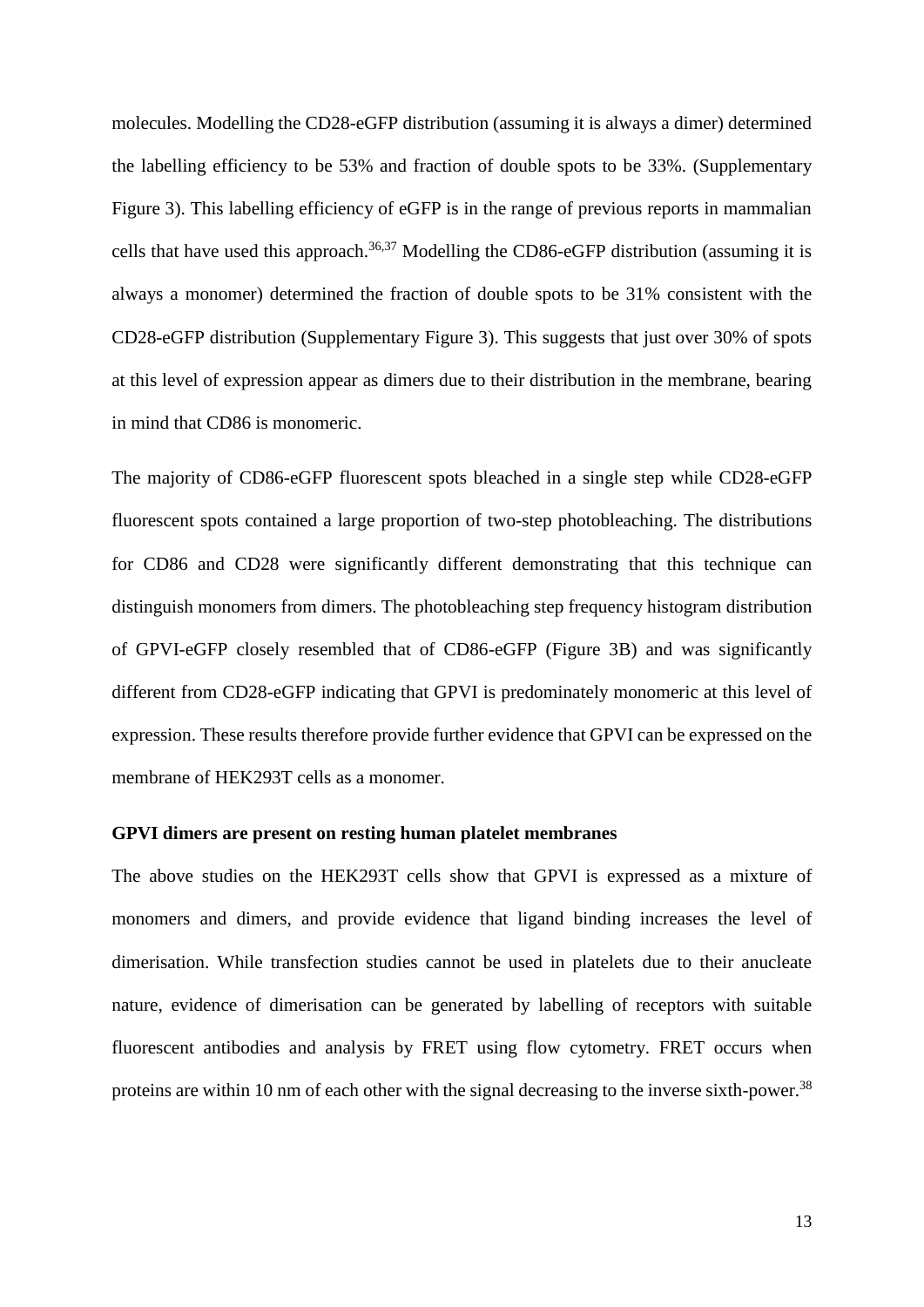In this assay, we measured the mean fluorescence intensity (MFI) of a donor antibody alone and in the presence of an acceptor antibody. FRET between the two antibodies labelled with fluorophores whose emission and excitation spectrums overlap leads to a decrease in the MFI of the donor. We labelled Fab fragments of the anti-GPVI mAb A10 with AF488 (donor) and AF546 (acceptor) to investigate the possible dimerisation of GPVI in resting platelets and platelets stimulated by CRP. We also labelled platelets with A10-unlabelled Fab as a control as FRET between AF488 and an unlabelled Fab cannot occur. Antibodies were used at saturating concentrations of 50  $\mu$ g/ml. We measured the MFI of resting and CRP-stimulated platelets labelled with A10-AF488 (donor) in the absence and presence of A10-AF546 (acceptor) or A10-unlabelled (control) (Figure 4A). A significant decrease in the MFI of the donor antibody (A10-AF488) in the presence of the acceptor antibody (A10-AF546) was observed demonstrating a similar level of FRET for both resting and activated platelets. This is in contrast to the absence of FRET with the donor and unlabelled antibodies  $(A10-AF488 +$ A10-unlabelled) (Figure 4A). We determined FRET efficiency between A10-AF488 and A10- AF546 for resting and CRP-stimulated platelets to be 32 and 33% respectively (Figure 4B), indicating that dimerisation of GPVI does not significantly increase upon platelet stimulation by CRP. As a control, we labelled two of the most highly expressed proteins on platelets, integrin αIIbβ3 and GPIb-IX-V with a donor and acceptor antibody pair and measured FRET efficiency. Integrin αIIbβ3 mAb MWReg30 was labelled with AF488 (donor) and GPIX with mAb  $\alpha$ GPIX-AF546 (acceptor). The FRET efficiency was 7% (Figure 4B) which we interpret as an upper limit for association of two proteins that are not known to associate in platelets.

This demonstrates that GPVI dimers are present on resting human platelet membranes and dimerisation does not significantly increase upon activation. Furthermore, as the FRET level is higher than the FRET that occurs between the very highly expressed integrin αIIbβ3 and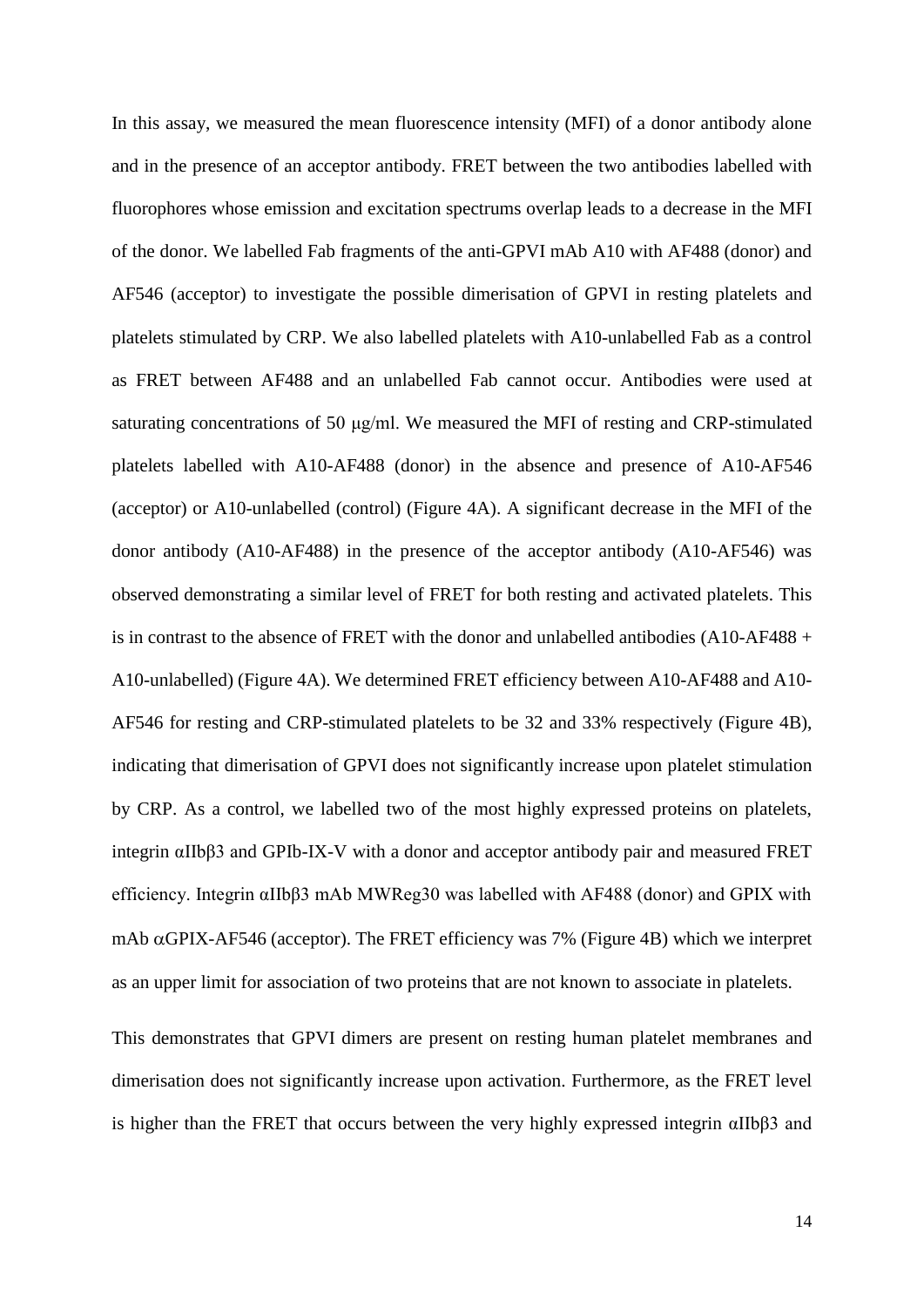GPIX, it suggests that this is not solely due to the expression level of GPVI. These studies however do not show the proportion of GPVI expressed as a dimer.

# **The D2 domain is not critical for adhesion to collagen and signalling in transfected HEK293T cells**

The dimerisation of GPVI has been shown to occur through the D2 domain using X-ray crystallography.<sup>9</sup> This is in line with the BRET studies in HEK293T cells described above, in which deletion of this domain prevents dimerisation on the cell surface. This therefore raises the question whether dimerisation through the D2 domain is critical for binding to collagen and activation. We measured adhesion of HaloTag-D2-deleted GPVI transfected DT40 B cells to collagen and monitored activation in these transfected cells which, as a haematopoietic cell, express proteins that are crucial for GPVI signalling.<sup>39</sup> The D2-deleted protein supported a similar level of adhesion of transfected DT40 cells to an immobilised collagenous surface as wild-type HaloTag-GPVI, whereas only minimal adhesion was observed in mock-transfected cells and on a BSA-treated surface (Figure 5B) despite a partially reduced level of expression (~34%) compared to wild-type HaloTag-GPVI (Figure 5Aii). We used the nuclear factor of activated T cells (NFAT) reporter assay to determine whether the D2-deleted receptor could signal in response to collagen and CRP. The NFAT reporter assay is an established technique that detects weak sustained signalling, and is a highly sensitive readout of ITAM receptor signalling.<sup>39</sup> We co-transfected an NFAT-luciferase reporter with GPVI and the FcRγ-chain, which is essential for GPVI signalling, in DT40 cells and measured luciferase activity over 6 hours. Collagen and CRP stimulated a 2.1-fold+0.17 and 2.0-fold+0.14 increase in NFATluciferase activity over basal respectively with HaloTag-GPVI (Figure 5Ci). Collagen and CRP stimulation of the HaloTag-D2-deleted GPVI showed a smaller increase in NFAT-luciferase activity of 1.5-fold+0.07 and 1.4-fold+0.08 ( $P < 0.05$ ) over basal, respectively (Figure 5Ci). One possible explanation for this decrease is the partial reduction in expression compared to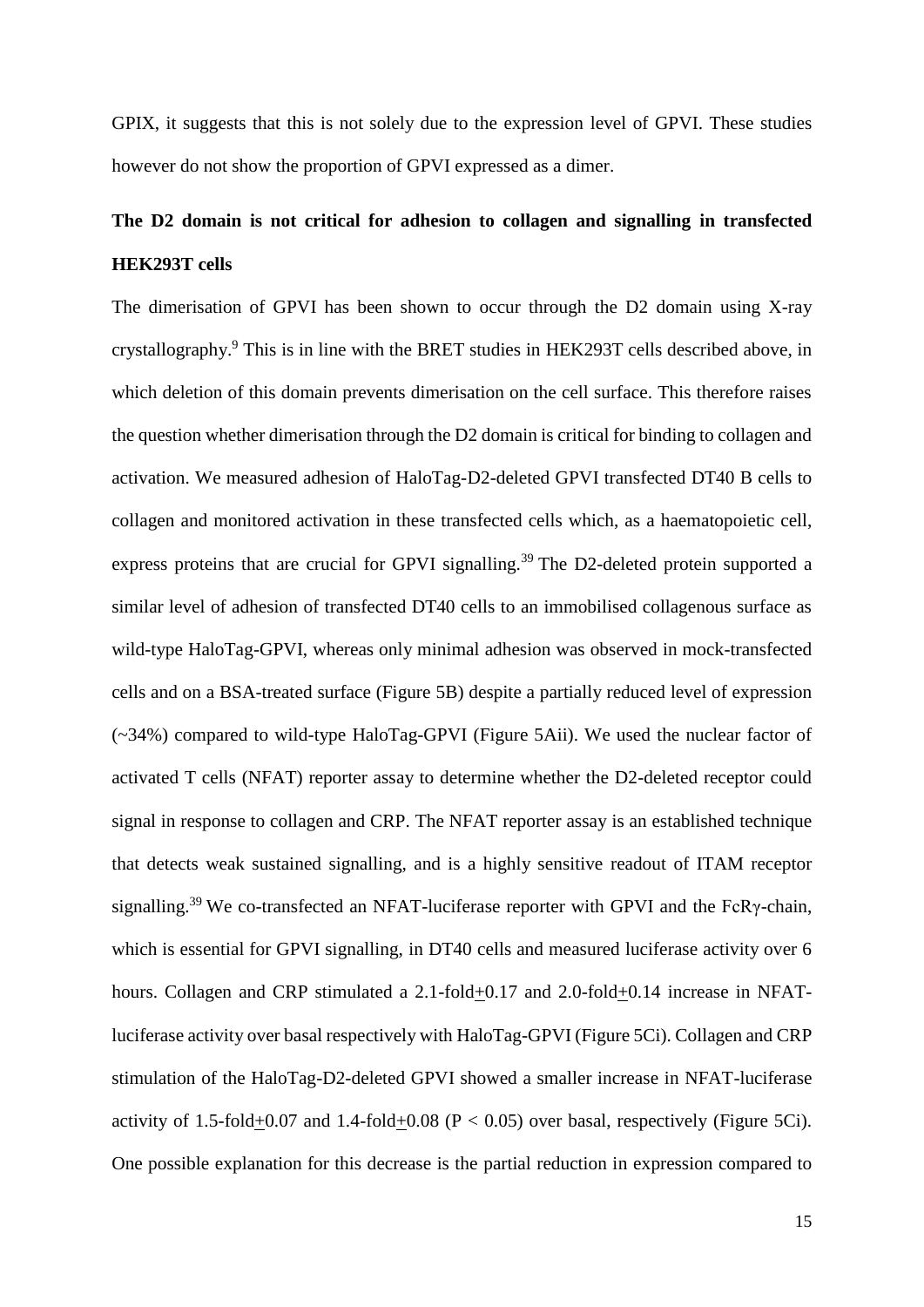wild-type HaloTag-GPVI (Figure 5Aii). This result shows that signalling can still occur in the absence of the D2 domain but does not rule out that it plays a facilitatory role.

#### **Discussion**

The present study was undertaken to investigate whether GPVI is expressed as a dimer in transfected cells and in platelets, and whether the D2 domain is critical for adhesion and activation by collagen in transfected cell line models. The results lead us to conclude that (i) GPVI is expressed as a mixture of monomers and dimers on the surface of transfected HEK293T cells, (ii) the degree of dimerisation increases upon stimulation by CRP in transfected cells, (iii) the D2 domain mediates dimerisation in resting cells, (iv) the D2 domain is not essential for adhesion to collagen or signalling and (v) GPVI is at least partially expressed as a dimer on platelets. Together, the results show that dimerisation of GPVI in transfected cell line models is not essential for activation, thereby refuting the argument that activation of GPVI is critically dependent on a dimer-specific conformation. The increased binding of collagen to recombinant dimeric GPVI can therefore be explained by an increase in avidity.

The original observation of Jung and Moroi<sup>5</sup> that an Fc dimer of GPVI (GPVI-Fc) but not a monomer bound to fibrous collagen raised the possibility of a unique collagen-binding motif in the dimer, although the authors were careful to note that this result could also be explained by an increase in avidity.<sup>5</sup> The development of the dimer-specific antibodies, m-Fab- $F^7$ , 204-11<sup>8</sup> and 9E18<sup>6</sup> , provided further evidence for a unique conformation of the dimer, and functional significance of the dimer based on the observation of a reduction in aggregation under flow by mAb 204-11. The conclusion that collagen binds solely to dimeric GPVI has critical implications for the development of blocking antagonists and for understanding GPVI function.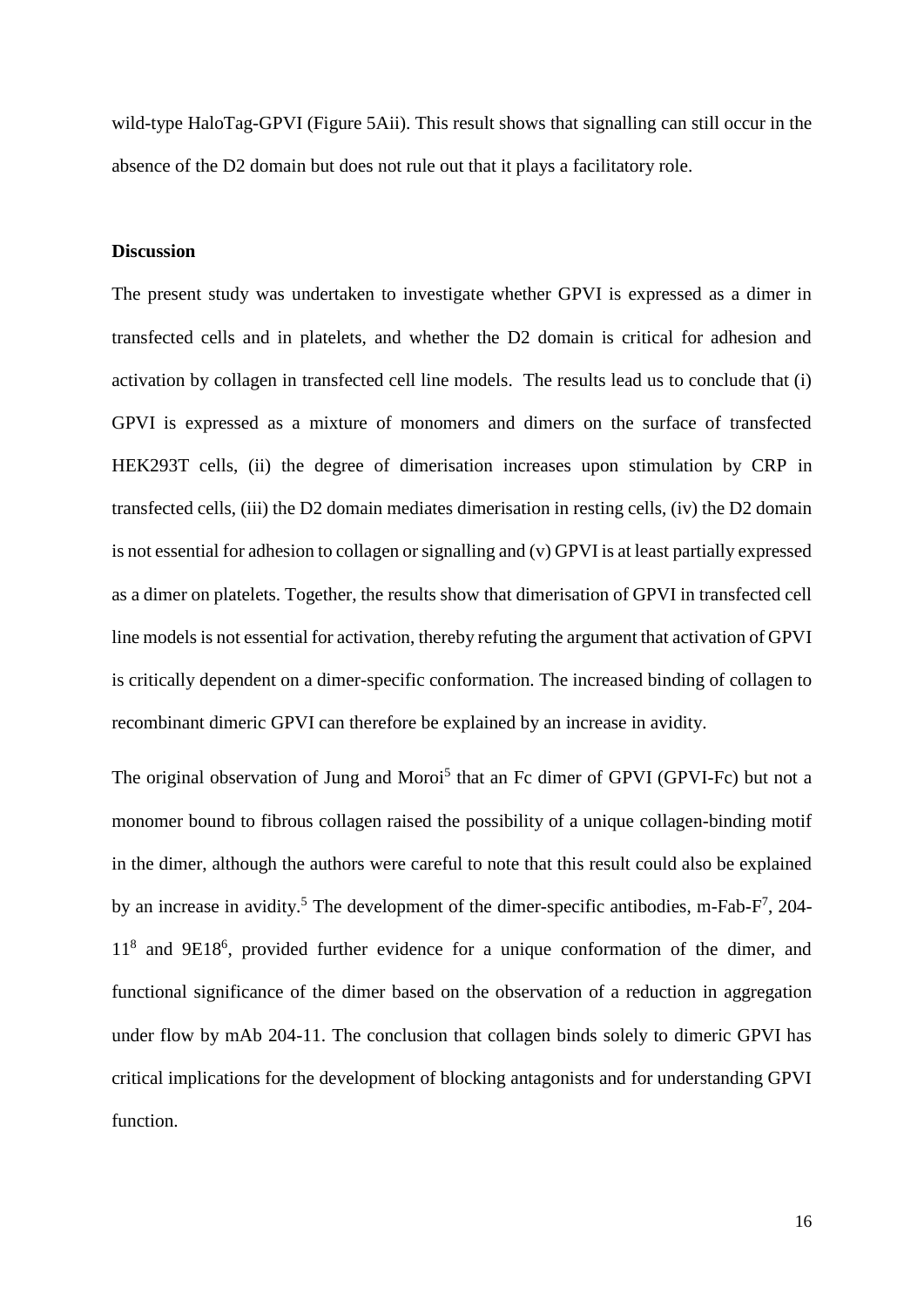Several observations, including the results of the present study, however, challenge the concept that collagen binds only to a unique conformation in dimeric GPVI. Collagen has now been shown to bind to recombinant monomeric  $GPVI^{11,14,16}$  and the binding site for CRP on the D1 domain of GPVI is remote from the site of dimerisation. Furthermore, the results of the present study show that collagen is still able to bind to and activate D2-deficient GPVI in transfected cell lines, providing unequivocal evidence against a critical role for dimerisation in the activation of GPVI by collagen. Thus, the greater binding observed by Moroi and Jung to recombinant GPVI-Fc is most likely due to the increase in avidity. However, interestingly, a recent study<sup>40</sup> has found that a small loop in the D2 domain is critical for collagen and CRP signalling. The explanation for this contrasting result is unknown. It is possible that differences in mutagenesis strategies have resulted in differential effects on signalling.

The present study has also investigated the configuration of GPVI on the surface of single HEK293T cells using advanced microscopy and in populations of HEK293T cells and platelets using BRET and FRET respectively. The results demonstrate that GPVI is expressed on HEK293T cells as a mixture of monomers and dimers, with an increase in dimer formation upon stimulation by CRP. The measure of FRET in platelets labelled with donor- and acceptorlabelled antibodies to GPVI shows that the glycoprotein receptor is at least partially expressed as a dimer on resting platelets. The absence of an increase in the FRET signal upon activation by CRP is in agreement with our earlier studies in transfected HEK293T cells in which GPVI was labelled in the cytoplasmic C-terminal tail<sup>10</sup> but not those of the present study in the same cell line when GPVI was N-terminally labelled. This demonstrates that the location of the BRET pairs is critical for detection of a change in energy transfer upon binding of CRP, which can be explained by its exquisite sensitivity to distance (which is inversely proportional to the sixth power of the distance between donor and acceptor). This may therefore explain the lack of change in FRET in activated platelets. An alternative explanation that GPVI is fully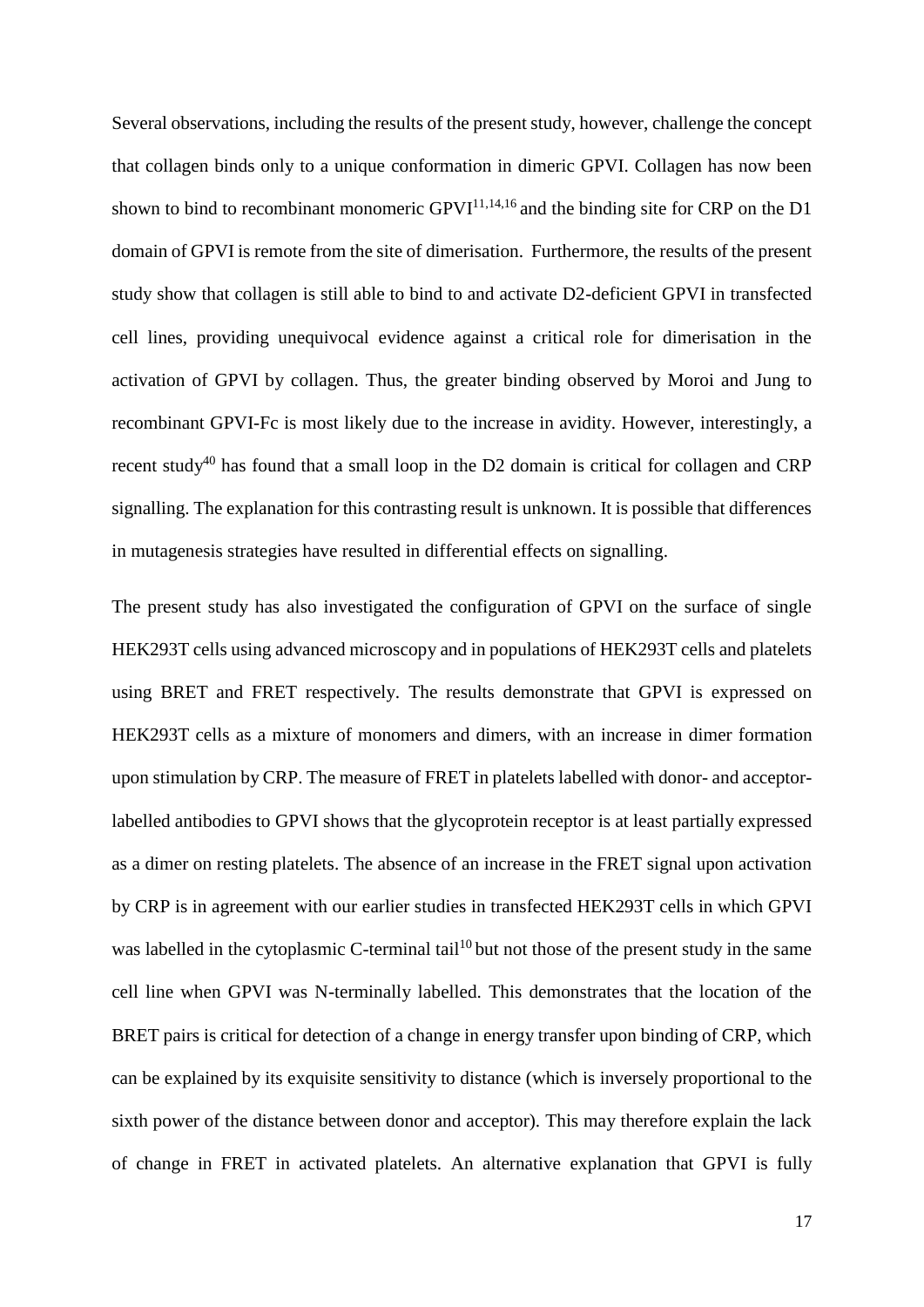dimerised in platelets seems unlikely given its expression as a mixture of monomers and dimers in transfected cell lines.

The observation that GPVI is expressed as a mixture of monomers and dimers raises the question as to what regulates dimer formation. While this has not been directly addressed in this study, several observations suggest that dimer formation may be regulated by diffusion of GPVI monomers in the membrane and encounters with other GPVI monomers. We presume that there is some affinity between the GPVI monomers, given the importance of clustering in GPVI function<sup>41</sup>, and so leads to the formation of a transient dimer. The evidence in this study that leads to this proposal is (i) GPVI is predominantly expressed as monomer in HEK293T cells when expressed at *low level* as shown using single molecule microscopy and photobleaching; (ii) GPVI is mobile in the membrane of HEK293T cells as shown using FCS; and (iii) GPVI associates with two unrelated proteins, CD28 and neuropilin-1, neither of which is expressed in platelets suggesting that there may be a common mode of interaction of membrane proteins. We hypothesise that weak association could occur through low affinity interactions in the membrane due to diffusion and that they are probably short-lived. Measurement of the life time of GPVI dimers on the surface of HEK293T cells and on platelets will help to further investigate this hypothesis.

One of the limitations of this study is the use of transfected cell lines with only the FRET studies being performed on platelets. This was necessary because of the anucleate nature of platelets, which prevents expression of tagged forms of GPVI, and the relatively high level of expression of GPVI which prevents interpretation of single molecule microscopy results, which can only resolve protein location to approximately 20 nm. The relatively high level of expression means that proteins may appear to associate because of their proximity but interpretation of this requires data from proteins that are expressed at a similar level and known to be expressed as monomers or dimers. This was addressed in transfected cell lines using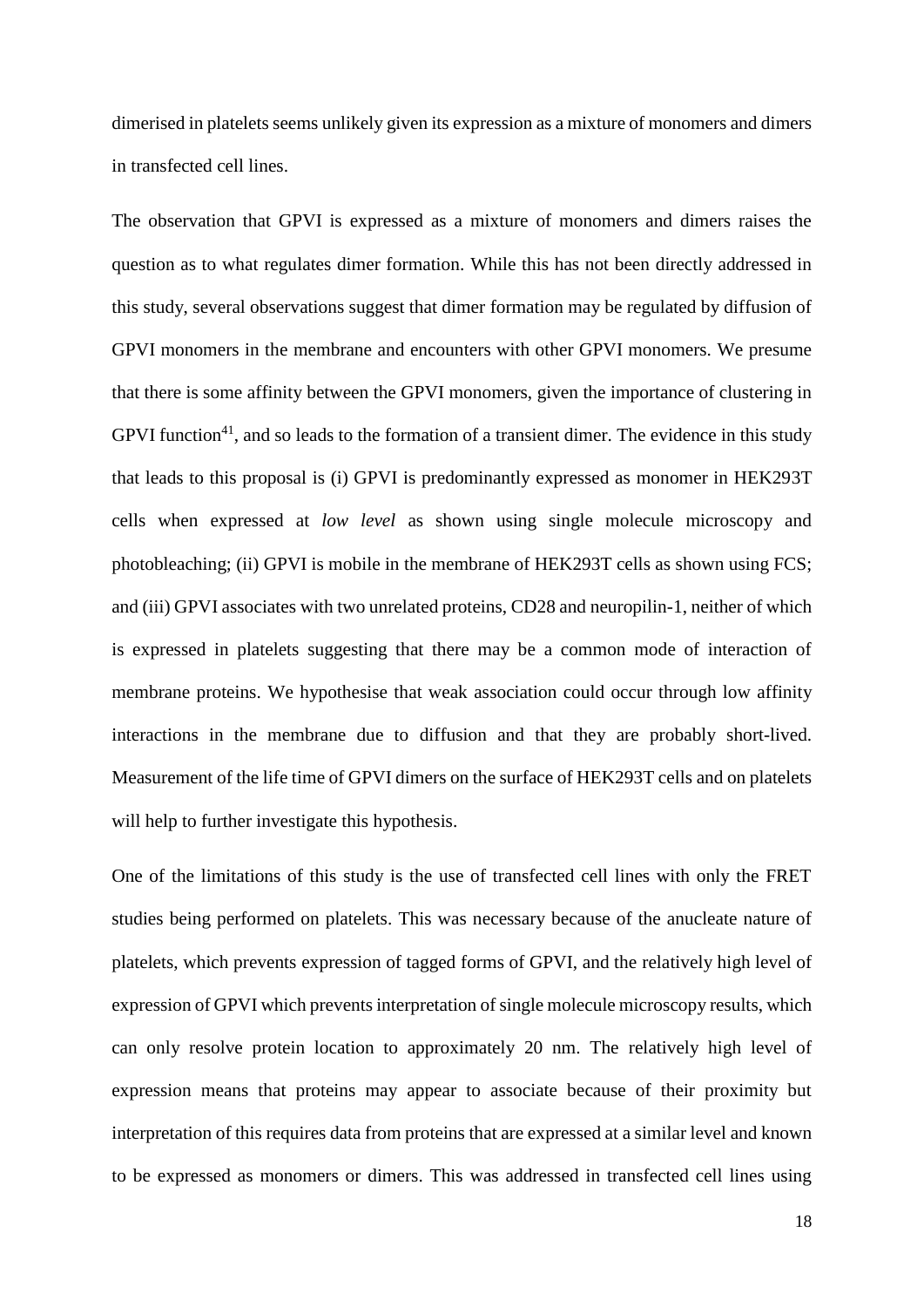CD86 and CD28, respectively. Interpretation of results with knock-in mouse models would be challenging due to the lack of tagged monomer and dimer control proteins and the relative high expression of GPVI. Furthermore, techniques that utilise antibody labelling such as stochastic optical reconstruction microscopy (dSTORM) cannot be used to investigate dimerisation due to the multiple blinking events per fluorophore even if the antibody is labelled with a single fluorophore. A further limitation is that most of these studies have been performed in a nonhaematopoietic cell line, HEK293T cells, and in the absence of the  $FcR\gamma$ -chain homodimer which associates with GPVI through a salt bridge. It has however previously been shown that GPVI dimerisation in HEK293T cells does not require the FcR $\gamma$ -chain, and that the FcR $\gamma$ -chain does not significantly modify GPVI dimeric status.<sup>10</sup> The observation however that collagen and CRP activate the D2-deficient form of GPVI in DT40 cells is in line with the conclusion that dimerisation of GPVI through this region is not required for activation, although this does not rule against a critical role for this domain in supporting optimal activation.

In conclusion, the present observations provide unequivocal evidence that collagen can bind and activate GPVI independent of dimerisation through the D2 domain and that GPVI is predominantly a monomer on the cell surface when expressed at low level. The results also show that GPVI is at least partially expressed in platelets as a dimer. These results have important implications in designing therapeutics that effectively target GPVI in thrombosis. For example, strategies targeting a 'unique-dimeric' conformation of GPVI or the site of dimerisation are unlikely to succeed given that dimerisation is not crucial for activation.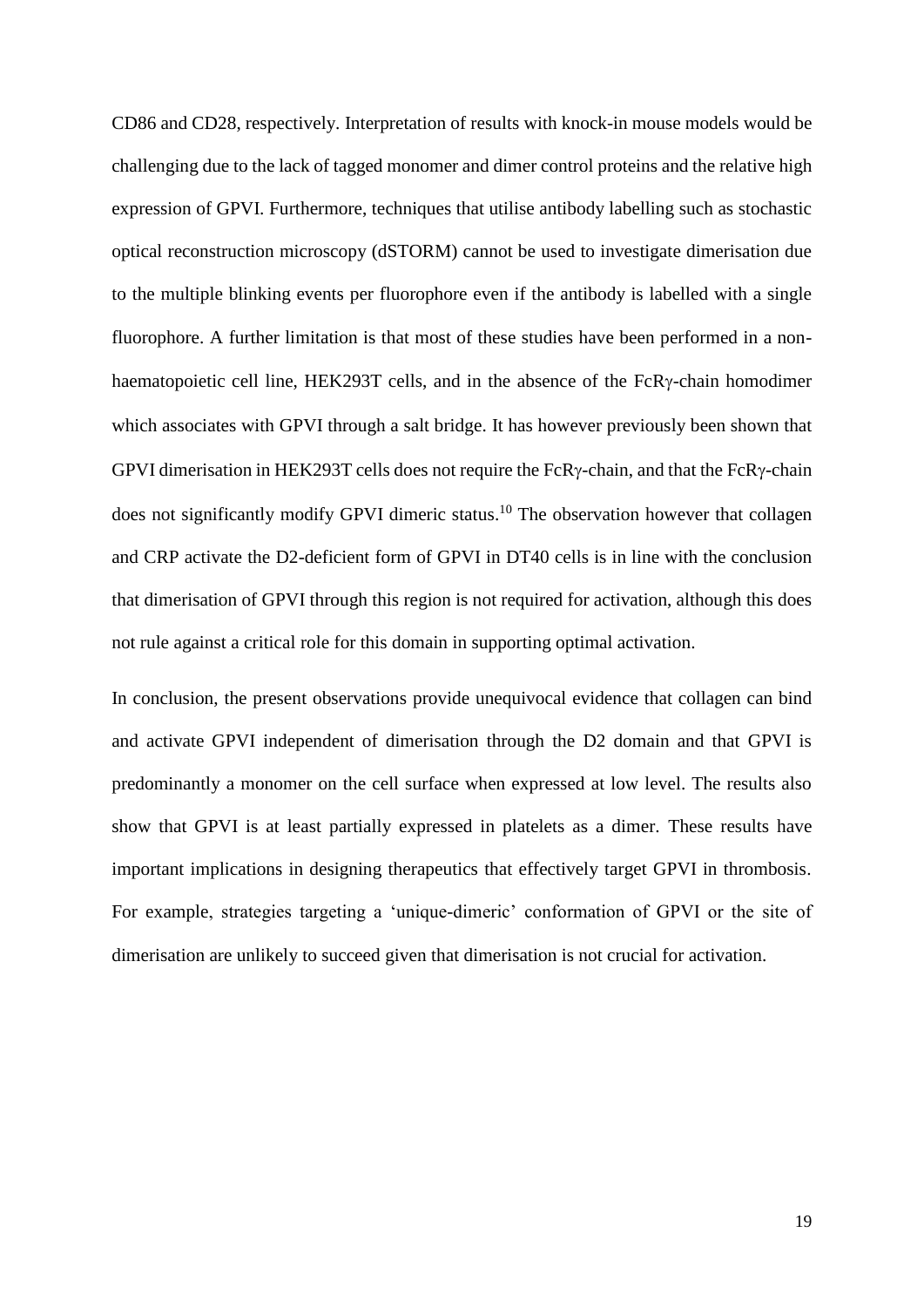**Authors' contributions:** J. C. Clark performed experiments, generated constructs, analysed data, wrote and edited the manuscript. R. A. I. Neagoe performed FRET experiments, analysed data, wrote and edited the manuscript. M. Zuidscherwoude performed experiments, generated constructs, provided supervision and molecular biology training and analysed data. D. M. Kavanagh designed experiments and performed FCS and photobleaching experiments, and analysed data. A. Slater, E. M. Martin and M. G. Tomlinson designed constructs and experiments and edited the manuscript. M. Soave provided reagents, constructs and expertise for nanoBRET study design and analysis. D. Stegner, B. Nieswandt and N. S. Poulter have provided reagents, supervision and edited the manuscript. J. Hummert and D. Herten have analysed data and developed the algorithms for photobleaching image analysis and edited the manuscript. S. J. Hill provided supervision, concept, funding and contributed to manuscript editing. S. P. Watson provided supervision, funding, study design and concept, reviewed data, wrote and edited manuscript. All authors have read the manuscript.

**Acknowledgement:** We thank Laura Kilpatrick and Chloe Peach for providing the HaloTag-NRP1 construct for nanoBRET experiments. The authors would like to acknowledge the Imaging Suite at the University of Birmingham for support of imaging experiments. Imaging facilities used in this project were funded by University of Birmingham, COMPARE and the British Heart Foundation (IG/18/2/33544).

**Source of Funding:** This study was supported by a grant from the Centre of Membrane Proteins and Receptors, University of Birmingham and University of Nottingham, Midlands, UK and British Heart Foundation (RG/13/18/30563). RN receives funding from the European Union's Horizon 2020 research and innovation programme under the Marie Skłodowska-Curie grant agreement (No 766118). SPW is a British Heart Foundation Professor (CH 03/003).

**Conflict of Interests:** The authors declare no conflict of interest.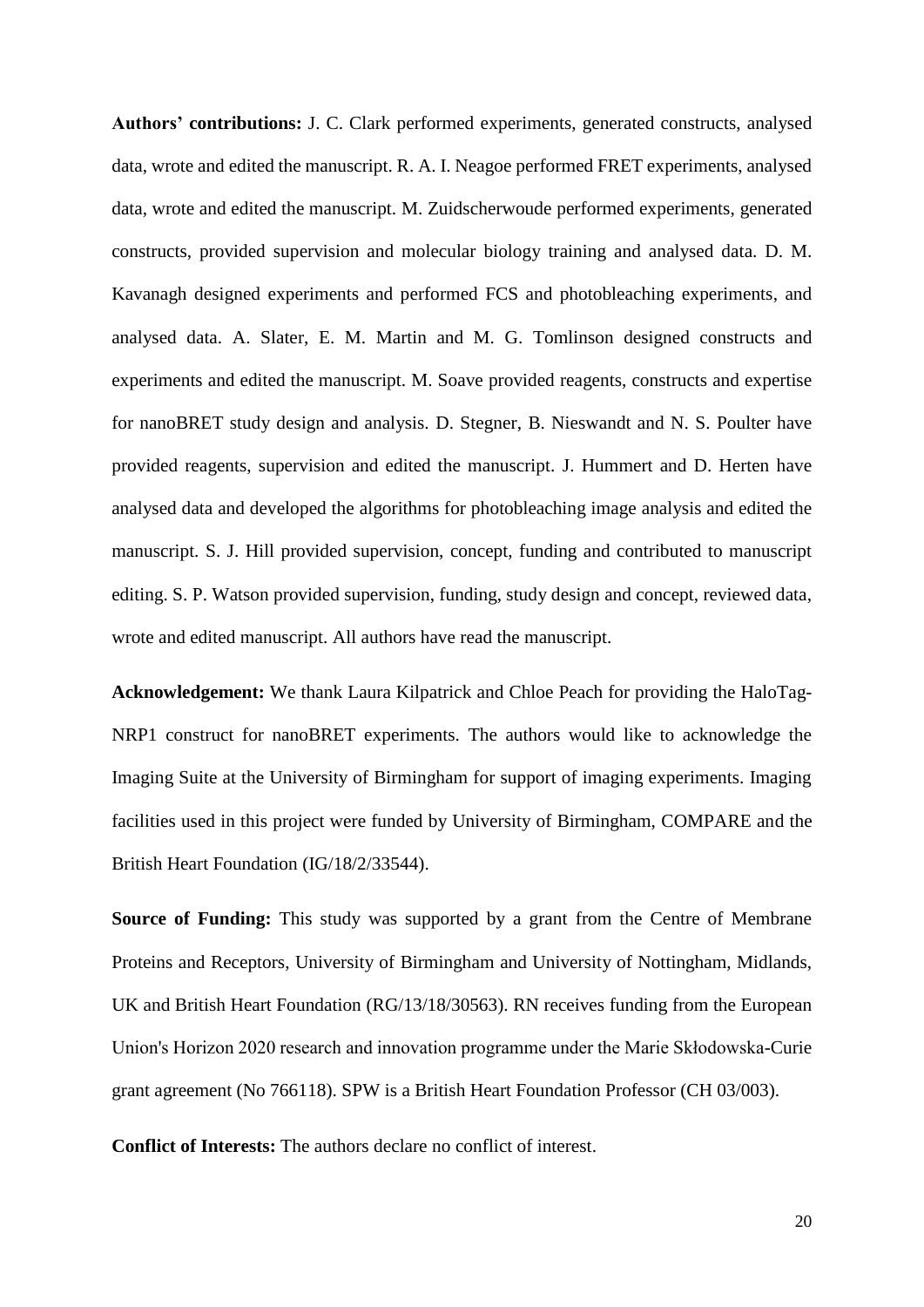#### **Reference list**

- 1. Moroi M and Jung SM. Platelet glycoprotein VI: its structure and function. Thromb Res. 2004;114(4):221-233.
- 2. Nieswandt B and Watson SP. Platelet-collagen interaction: is GPVI the central receptor? Blood 2003;102(2):449-461.
- 3. Bori-Sanz T, Inoue KS, Berndt MC, Watson SP and Tulasne D. Delineation of the region in the glycoprotein VI tail required for association with the Fc receptor gamma-chain. J Biol Chem. 2003;278(38):35914-35922
- 4. Berlanga O, Tulasne D, Bori T, Snell DC, Miura Y, Jung S, Moroi M, Frampton J and Watson SP. The Fc receptor gamma-chain is necessary and sufficient to initiate signalling through glycoprotein VI in transfected cells by the snake C-type lectin, convulxin. Eur J Biochem 2002;269(12):2951- 2960.
- 5. Miura Y, Takahashi T, Jung SM and Moroi M. Analysis of the interaction of platelet collagen receptor glycoprotein VI (GPVI) with collagen. A dimeric form of GPVI, but not the monomeric form, shows affinity to fibrous collagen. J Biol Chem. 2002;277(48):46197-46204.
- 6. Loyau S, Dumont B, Ollivier V, Boulaftali Y, Feldman L, Ajzenberg N and Jandrot-Perrus M. Platelet glycoprotein VI dimerization, an active process inducing receptor competence, is an indicator of platelet reactivity. Arterioscler Thromb Vasc Biol. 2012;32(3)778-785.
- 7. Jung SM, Tsuji K and Moroi M. Glycoprotein (GP) VI dimer as a major collagen-binding site of native platelets: direct evidence obtained with dimeric GPVI-specific Fabs. J Thromb Haemost. 2009;7(8):1347-1355.
- 8. Jung SM, Moroi M, Soejima K, Nakagaki T, Miura Y, Berndt MC, Gardiner EE, Howes JM, Pugh N, Bihan D, et al. Constitutive dimerization of glycoprotein VI (GPVI) in resting platelets is essential for binding to collagen and activation in flowing blood. J Biol Chem. 2012;287(35):30000- 30013.
- 9. Horii K, Kahn ML and Herr AB. Structural basis for platelet collagen responses by the immunetype receptor glycoprotein VI. Blood. 2006;108(3):936-942.
- 10. Berlanga O, Bori-Sanz T, James JR, Frampton J, Davis SJ, Tomlinson MG and Watson SP. Glycoprotein VI oligomerization in cell lines and platelets. J Thromb Haemost. 2007;5(5):1026- 1033.
- 11. Onselaer MB, Hardy AT, Wilson C, Sanchez X, Babar AK, Miller JLC, Watson CN, Watson SK, Bonna A, Philippou H, Herr AB, Mezzano D, Ariëns RAS and Watson SP. Fibrin and D-dimer bind to monomeric GPVI. Blood Adv. 2017;1(19):1495-1504.
- 12. Ebrahim M, Jamasbi J, Adler K, Megens RTA, M'Bengue Y, Blanchet X, Uhland K, Ungerer M, Brandl R, Weber C, et al. Dimeric Glycoprotein VI Binds to Collagen but Not to Fibrin. Thromb Haemost. 2018;118(2):351-361.
- 13. Mangin PH, Onselaer MB, Receveur N, Le Lay N, Hardy AT, Wilson C, Sanchez X, Loyau S, Dupuis A, Babar AK, et al. Immobilized fibrinogen activates human platelets through glycoprotein VI. Haematologica. 2018;103(5):898-907.
- 14. Xu R-G, Gauer JS, Baker SR, Slater A, Martin EM, McPherson HR, Duval C, Manfield IW, Bonna AM, Watson S and Ariëns RAS. GPVI (Glycoprotein VI) Interaction with fibrinogen is mediated by avidity and the fibrinogen αC-region. Arterioscler Thromb Vasc Biol. 2021 in press. doi:10.1161/ATVBAHA.120.315030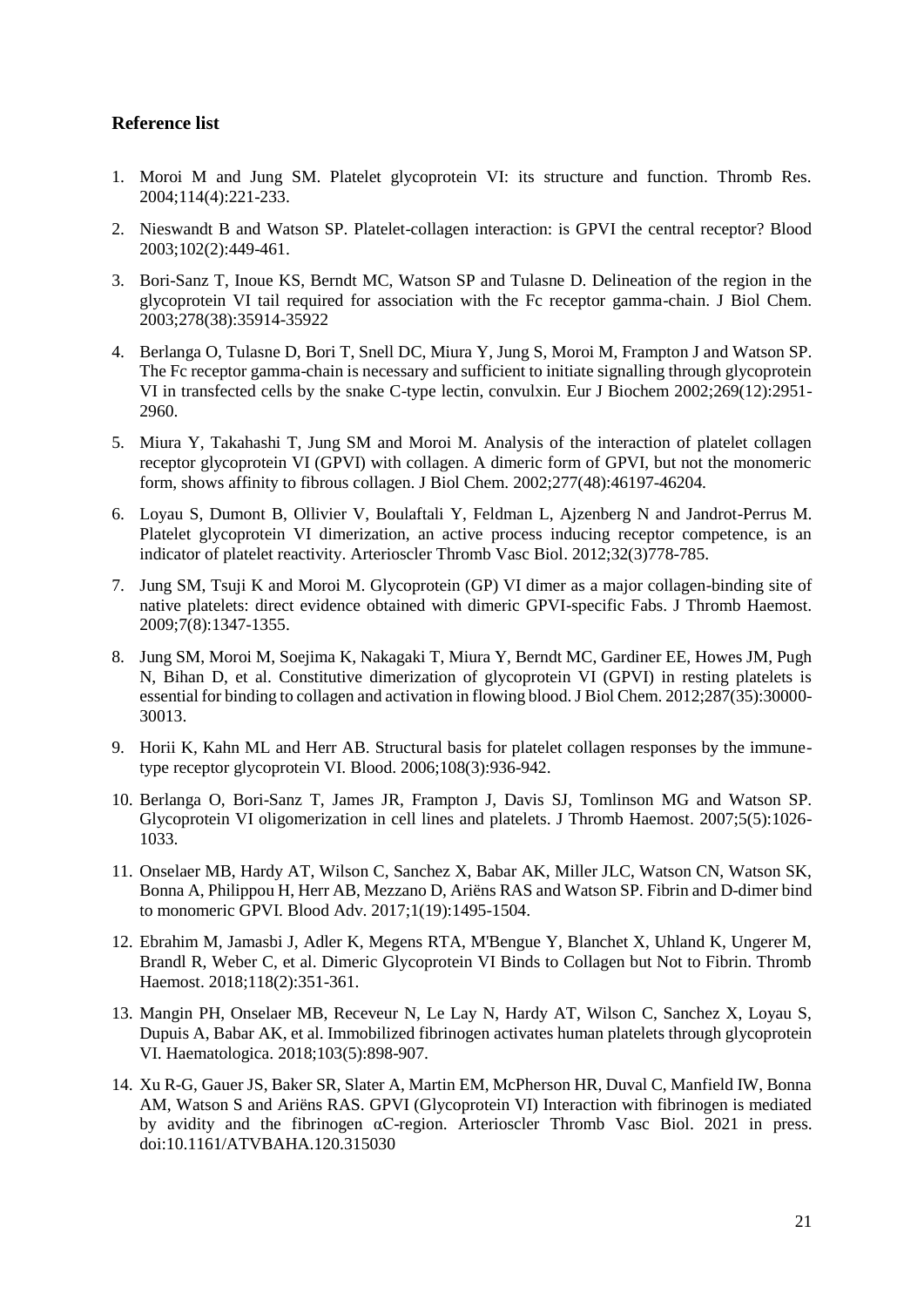- 15. Slater A, Perrella G, Onselaer MB, Martin EM, Gauer JS, Xu RG, Heemskerk JW, Ariëns RAS and Watson SP. Does fibrin(ogen) bind to monomeric or dimeric GPVI, or not at all? Platelets. 2019;30(3):281-289.
- 16. Zhang D, Ebrahim M, Adler K, Blanchet X, Jamasbi J, Megens RTA, Uhland K, Ungerer M, Münch G, Deckmyn H, Weber C, Elia N, Lorenz R and Siess W. Glycoprotein VI is not a Functional Platelet Receptor for Fibrin Formed in Plasma or Blood. Thromb Haemost. 2020;120(6):977-993.
- 17. Marsh RJ, Pfisterer K, Bennett P, Hirvonen LM, Gautel M, Jones GE and Cox S. Artifact-free high-density localization microscopy analysis. Nat methods. 2018;15(9):689-692.
- 18. Hummert J, Yserentant K, Fink T, Euchner J and Herten D-P. Photobleaching step analysis for robust determination of protein complex stoichiometries. bioRxiv. 2020:2020.2008.2026.268086.
- 19. Schindelin J, Rueden CT, Hiner MC and Eliceiri KW. The ImageJ ecosystem: An open platform for biomedical image analysis. Mol Reprod Devt. 2015; 82(7-8):518-529.
- 20. Ovesný, M., Křížek, P., Borkovec, J., Svindrych, Z., & Hagen, G. M. ThunderSTORM: a comprehensive ImageJ plug-in for PALM and STORM data analysis and super-resolution imaging. Bioinformatics. 2014;30(16):2389-2390.
- 21. Clark JC, Kavanagh DM, Watson S, Pike JA, Andrews RK, Gardiner EE, Poulter NS, Hill SJ and Watson SP. Adenosine and Forskolin Inhibit Platelet Aggregation by Collagen but not the Proximal Signalling Events. Thromb Haemost. 2019;119(7):1124-1137.
- 22. Bender M, Stritt S, Nurden P, van Eeuwijk JM, Zieger B, Kentouche K, Schulze H, Morbach H, Stegner D, Heinze KG, Dütting S, Gupta S, Witke W, Falet H, Fischer A, Hartwig JH and Nieswandt B. Megakaryocyte-specific Profilin1-deficiency alters microtubule stability and causes a Wiskott-Aldrich syndrome-like platelet defect. Nat Commun. 2014;5:4746.
- 23. Epps TW and Singleton KJ. An omnibus test for the two-sample problem using the empirical characteristic function. J Stat Comput Sim. 1986;26(3-4):177-203.
- 24. Virtanen P, Gommers R, Oliphant TE, Haberland M, Reddy T, Cournapeau D, Burovski E, Peterson P, Weckesser W, Bright J et al. SciPy 1.0: fundamental algorithms for scientific computing in Python. Nat Methods. 2020;17(3):261-272.
- 25. Machleidt T, Woodroofe CC, Schwinn MK, Mendez J, Robers MB, Zimmerman K, Otto P, Daniels DL, Kirkland TA and Wood KV. NanoBRET--A Novel BRET Platform for the Analysis of Protein-Protein Interactions. ACS Chem Biol. 2015;10(8):1797-1804.
- 26. Kilpatrick LE, Alcobia DC, White CW, Peach CJ, Glenn JR, Zimmerman K, Kondrashov A, Pfleger KDG, Ohana RF, Robers MB et al. Complex Formation between VEGFR2 and the beta2- Adrenoceptor. Cell Chem Biol. 2019;26(6):830-841.e839.
- 27. Evans EJ, Esnouf RM, Manso-Sancho R, Gilbert RJ, James JR, Yu C, Fennelly JA, Vowles C, Hanke T, Walse B et al. Crystal structure of a soluble CD28-Fab complex. Nat Immunol. 2005;6(3):271-279.
- 28. Zhang X, Schwartz JC, Almo SC and Nathenson SG. Crystal structure of the receptor-binding domain of human B7-2: insights into organization and signaling. Proc Natl Acad Sci U S A. 2003;100(5):2586-2591.
- 29. Battin C, De Sousa Linhares A, Paster W, Isenman DE, Wahrmann M, Leitner J, Zlabinger GJ, Steinberger P and Hofer J. Neuropilin-1 Acts as a Receptor for Complement Split Products. Front Immunol. 2019; 10(2209).
- 30. Peach CJ, Kilpatrick LE, Friedman-Ohana R, Zimmerman K, Robers MB, Wood KV, Woolard J and Hill SJ. Real-Time Ligand Binding of Fluorescent VEGF-A Isoforms that Discriminate between VEGFR2 and NRP1 in Living Cells. Cell Chem Biol. 2018;25(10:1208-1218.e1205.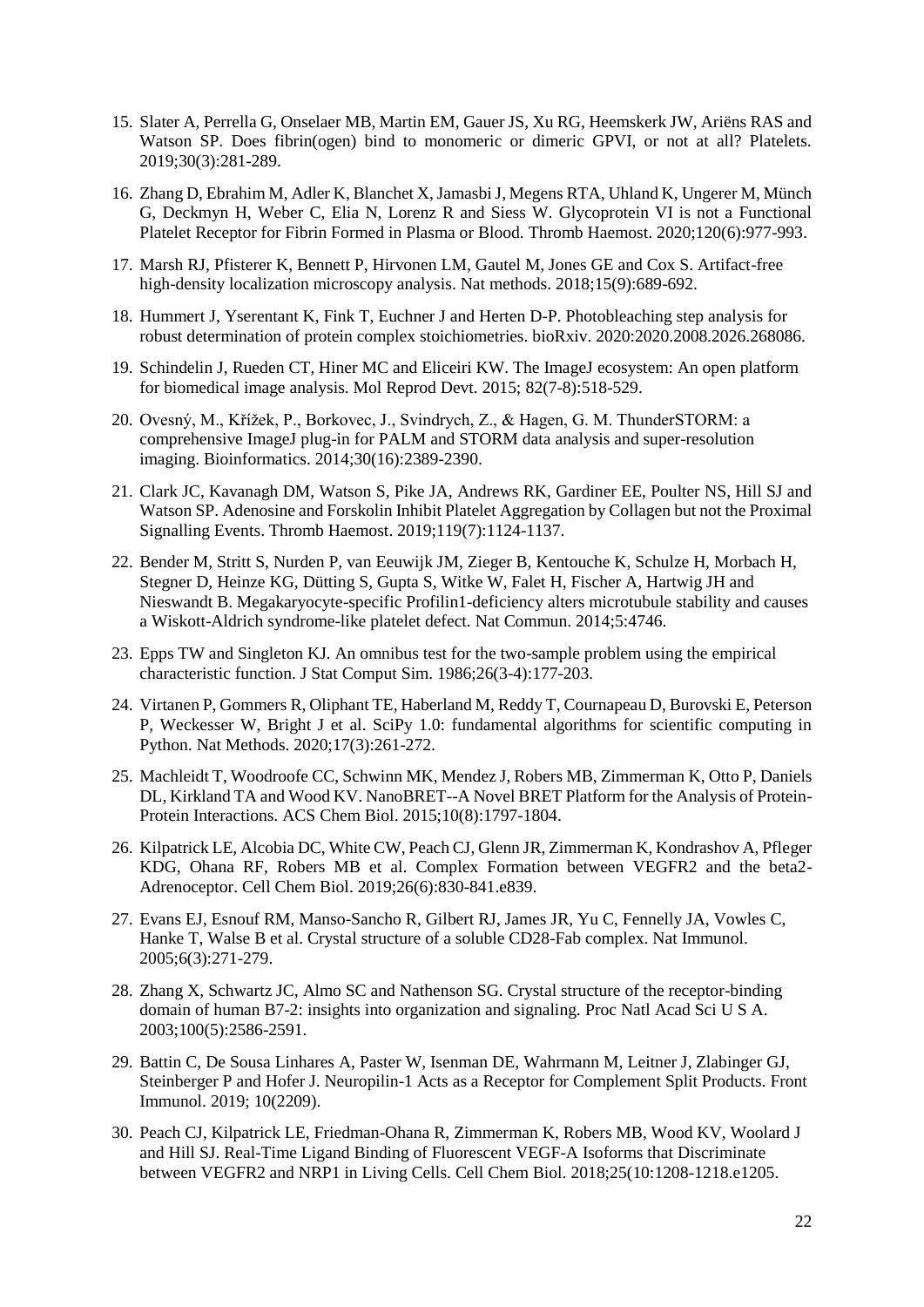- 31. Kim SA, Heinze KG and Schwille P. Fluorescence correlation spectroscopy in living cells. Nat. Methods. 2007;4(11):963-973.
- 32. Kavanagh DM, Smyth AM, Martin KJ, Dun A, Brown ER, Gordon S, Smillie KJ, Chamberlain LH, Wilson RS, Yang L et al. A molecular toggle after exocytosis sequesters the presynaptic syntaxin1a molecules involved in prior vesicle fusion. Nat. Commun. 2014 5(1):5774.
- 33. Meseth U, Wohland T, Rigler R and Vogel H. Resolution of fluorescence correlation measurements. Biophys J. 1999;76(3):1619-1631.
- 34. Chen Y, Müller JD, So PT and Gratton E. The photon counting histogram in fluorescence fluctuation spectroscopy. Biophys J.  $1999:77(1):553-567$ .
- 35. Herrick-Davis K, Grinde E, Cowan A and Mazurkiewicz JE (2013) Fluorescence correlation spectroscopy analysis of serotonin, adrenergic, muscarinic, and dopamine receptor dimerization: the oligomer number puzzle. Mol Pharmacol. 84(4):630-642.
- 36. Wong K, Briddon SJ, Holliday ND and Kerr ID. Plasma membrane dynamics and tetrameric organisation of ABCG2 transporters in mammalian cells revealed by single particle imaging techniques. Biochim. Biophys. Acta. 2016;1863(1):19-29.
- 37. McGuire H, Aurousseau MR, Bowie D and Blunck R. Automating single subunit counting of membrane proteins in mammalian cells. J Biol Chem. 2012;(43)287:35912-35921.
- 38. Sekar RB and Periasamy A. Fluorescence resonance energy transfer (FRET) microscopy imaging of live cell protein localizations. J Cell Biol. 2003;160(5):629-633.
- 39. Tomlinson MG, Calaminus SD, Berlanga O, Auger JM, Bori-Sanz T, Meyaard L and Watson SP. Collagen promotes sustained glycoprotein VI signaling in platelets and cell lines. J Thromb Haemost. 2007;5(11):2274-2283.
- 40. Slater A, Di Y, Clark JC, Jooss NJ, Martin EM, Alenazy FO, Thomas MR, Ariëns RA, Herr AB, Poulter NS, Emsley J and Watson SP. Structural characterisation of a novel GPVI nanobodycomplex reveals a biologically active domain-swapped GPVI dimer. Blood. 2021 in press. doi: 10.1182/blood.2020009440.
- 41. Pallini C, Pike JA, O'Shea C, Andrews RK, Gardiner EE, Watson SP and Poulter NS. Immobilized collagen prevents shedding and induces sustained GPVI clustering and signaling in platelets. Platelets. 2021;32(1):59-73.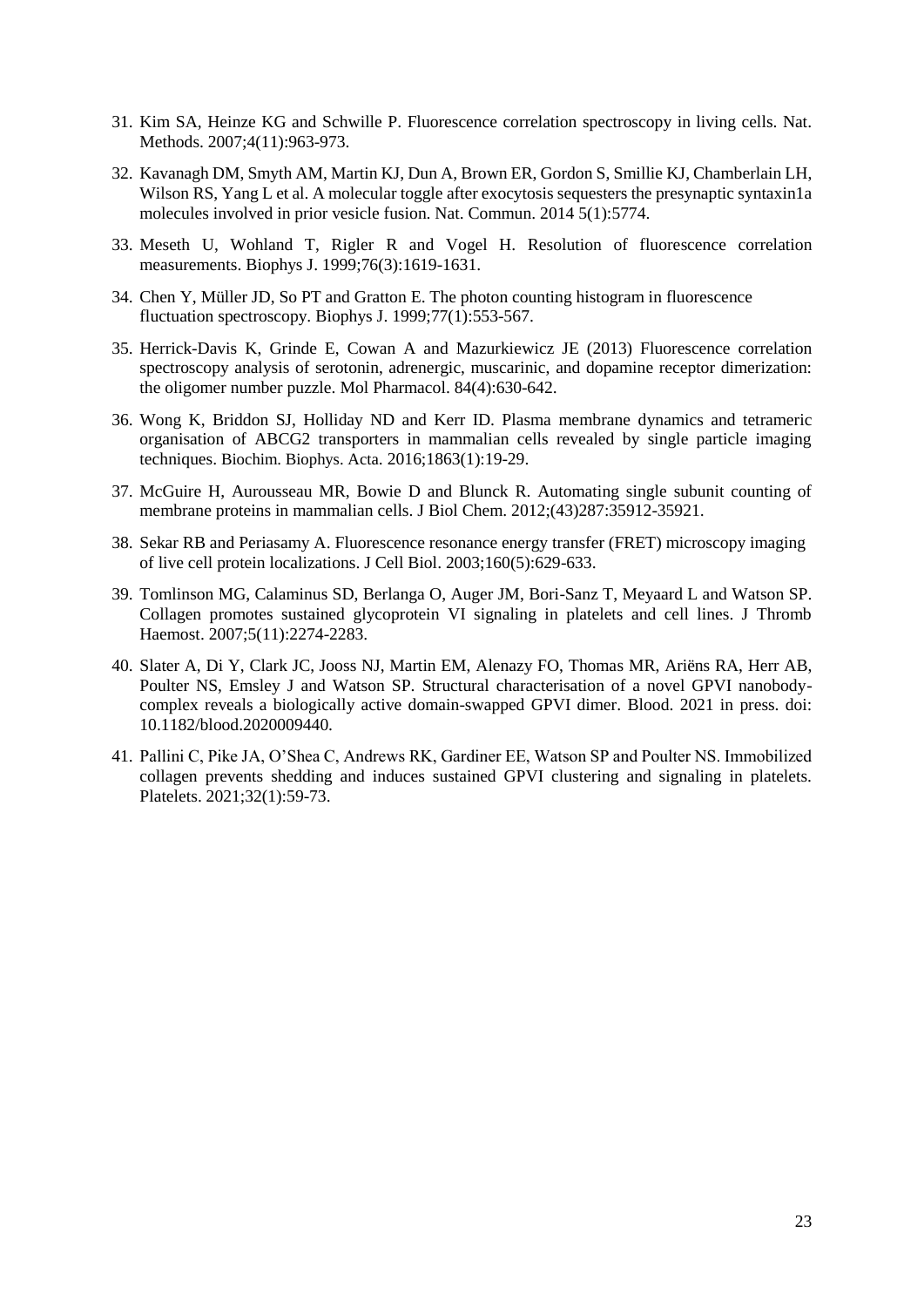#### **Figure captions**

**Figure 1. NanoBRET shows GPVI dimers on the cell membrane.** (Ai) Schematic representation of N-terminal human nanoluciferase (Nanoluc/NL)-GPVI, HaloTag (HT)- GPVI, Nanoluc-GPVI-D2-deleted and HaloTag-GPVI-D2-deleted constructs. (Aii) The expression of NL-GPVI, HT-GPVI, NL-GPVI-D2-deleted (D2del) and HT-GPVI-D2-deleted (D2del) in HEK293T cells measured by flow cytometry using anti-GPVI HY101 antibody (1:400) with anti-mouse alexa fluor-647 secondary staining (1:400). Black histograms show non-specific secondary staining alone. (Bi) GPVI dimer formation was investigated using transient transfection with a fixed concentration of Nanoluc-GPVI (10 ng/well) and increasing concentrations (2.5-200 ng/well) of HaloTag-GPVI or SnapTag-CD28 or SnapTag-CD86 or HaloTag-neuropilin-1 (NRP1) cDNA (n=3-9). (Bii) GPVI dimer formation was investigated using transient transfection with a fixed concentration of Nanoluc-GPVI or Nanoluc-GPVI-D2-deleted cDNA (10 ng/well) and increasing concentrations (2.5-200 ng/well) of HaloTag-GPVI or HaloTag-GPVI-D2-deleted cDNA (n=3-9). (Biii) GPVI D2-dependent dimerisation was investigated using transient transfection with a fixed concentration of Nanoluc-GPVI or Nanoluc-GPVI-D2-deleted cDNA (10 ng/well) and increasing concentrations (2.5-200 ng/well) of HaloTag-GPVI or SnapTag-CD86 (n=3-9). (Biv) The effect of CRP (2 & 10 μg/ml) on GPVI dimerisation was investigated using transient transfection with a fixed concentration of Nanoluc-GPVI (10 ng/well) and increasing concentrations (2.5-200 ng/well) of HaloTag-GPVI cDNA (n=3-9). (Bv) The effect of CRP (2 μg/ml) on D2-deleted Nanoluc and HaloTag-GPVI interactions was investigated using transient transfection with a fixed concentration of Nanoluc-GPVI or Nanoluc-GPVI-D2-deleted (10 ng/well) and increasing concentrations (2.5- 200 ng/well) of Halotag-GPVI or HaloTag-GPVI-D2-deleted cDNA (n=3-9). Significance of the highest concentration was measured with Student unpaired *t* test where  $P \le 0.05$ .  $* =$ statistical significance compared to wild-type Nanoluc-GPVI + HaloTag-GPVI and  $\#$  = statistical significance compared to Nanoluc-GPVI D2del + HaloTag-GPVI D2del. Representative data presented as mean+SEM. Each experiment performed in triplicate**.** 

**Figure 2. Characterisation of the membrane dynamics and molecular brightness of GPVI, CD86 and CD28 using fluorescence correlation spectroscopy (FCS).** (Ai) Schematic representation of C-terminal CD86-eGFP monomer control, CD28-eGFP dimer control and human GPVI-eGFP. eGFP tags have an A206K mutation to prevent eGFP dimerisation. (Aii) Representative confocal microscopy images of transfected HEK293T cells showing membrane localisation of CD86-eGFP, CD28-eGFP and GPVI-eGFP (field of view = 52 x 52 μm) (scale  $bar = 5 \mu m$ ). (Aiii) Representative raw autocorrelation data for CD86 (red), CD28 (blue) and GPVI (green) with the autocorrelation 1-component fits (black curves). Mean diffusion coefficients (D,  $\mu$ m<sup>2</sup> s<sup>-1</sup>) and count rates (CR, kHz, the average fluorescence intensity) for CD86, CD28 and GPVI are displayed. (Aiv) Box plot of CD86, CD28 and GPVI diffusion coefficient data in HEK293T cells. The diffusion coefficients were calculated from the derived autocorrelation fits. (B) Oligomerisation of CD86, CD28 and GPVI was determined by photon counting histogram (PCH) analysis. (Bi) Representative raw PCH distributions for CD86 (dotted red line), CD28 (dotted blue line) and GPVI (dotted green line) with 1-component PCH model fitting (black lines). Mean molecular brightness (ε, counts per molecule per second (cpm  $(s<sup>-1</sup>)$ ) and number of fluorescent molecules within the volume (N) for CD86, CD28 and GPVI are displayed. (Bii) Box plot of CD86, CD28 and GPVI molecular brightness data in HEK293T cells. The molecular brightness data were calculated from the derived PCH fits. For all box plots, centre lines represent the median; box limits indicate the  $25<sup>th</sup>$  and  $75<sup>th</sup>$  percentiles and whiskers extend to minimum and maximum points. Significance was measured with Kruskal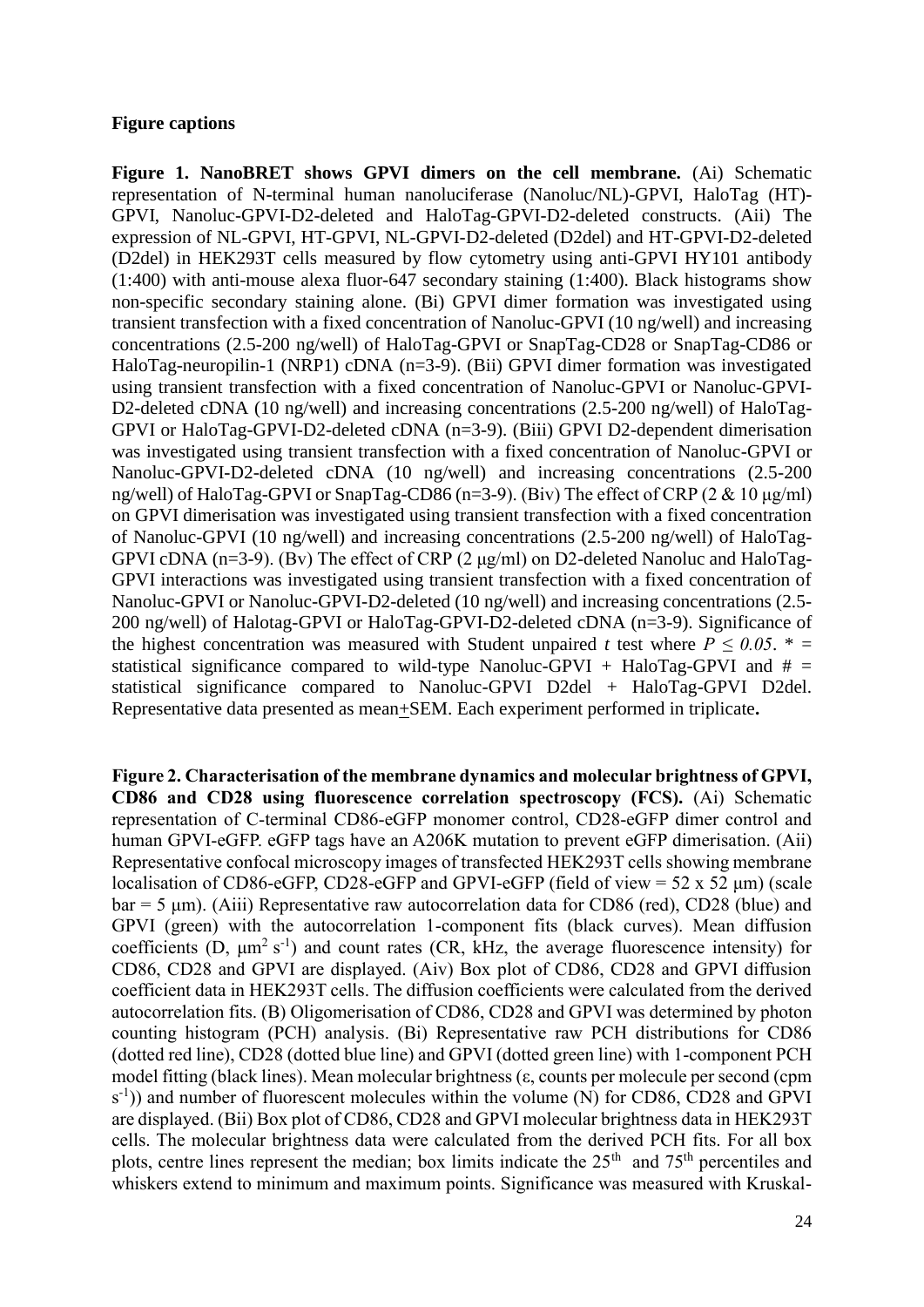Wallis with Dunn's *post-hoc* where  $P \le 0.05$ . FCS measurements were taken in 59-66 cells  $(n=6-7)$ .

**Figure 3. Stepwise photobleaching analysis shows GPVI is predominately a monomer.**  (Ai) Representative total internal reflection fluorescence (TIRF) microscopy images with average intensity projections of the first 100 frames of the basal plasma membrane of transfected HEK293T cells expressing CD86-eGFP, CD28-eGFP and human GPVI-eGFP showing individual fluorescent spots (field of view = 40 x 40  $\mu$ m) (scale bar = 10  $\mu$ m). (Aii) Representative image of the fluorescent spot detection following application of an automated spot detection algorithm of the entire basal membrane of the cell expressing GPVI-eGFP. Detected spots included in the analysis are shown in orange and detected background is shown in yellow in panels 1 and 2 (scale bar = 5  $\mu$ m). (Aiii) Example fluorescence intensity decay traces (grey) for individual spots showing discrete photobleaching steps determined following application of the algorithm (orange line). (B) Photobleaching step frequency histograms determined from all accepted spots for CD86-eGFP (red), CD28-eGFP (blue) and GPVI-eGFP (green) in HEK293T cells. Significance of the distributions was measured with Epps-Singleton 2 sample test where  $P \le 0.05$ . \* = statistical significance compared to CD86-eGFP and NS = not significantly different compared to CD86-eGFP. GPVI-eGFP was also significantly different from CD28-eGFP. Data pooled from 348-464 traces.

**Figure 4. GPVI is partially expressed as a dimer on platelets.** The FRET efficiency was calculated by dividing the mean fluorescence intensity (MFI) of the donor fluorophore in the presence of the acceptor fluorophore by the MFI of the donor alone. (A) Resting human platelets (red) were labelled with anti-GPVI  $F(ab')$  fragments, A10-AF488 (donor) (50  $\mu$ g/ml) alone and together with A10-AF546 (acceptor) (50 μg/ml) or A10-unlabelled (control) (50 μg/ml) and activated samples (blue) were stimulated with CRP (10 μg/ml). The MFI's (FL1 channel) of the samples were measured by flow cytometry. (B) The FRET efficiency of GPVI under resting (red) and activated (CRP, 10 μg/ml) (blue) conditions and integrin αIIbβ3 + GPIX control pair was calculated as described above. GPVI was labelled as described in (A). Resting mouse washed platelets were labelled with anti-integrin αIIbβ3 mAbs, MWReg30-AF488 (donor) (10  $\mu$ g/ml) and anti-GPIX mAb-AF546 (acceptor) (10  $\mu$ g/ml). The MFI's (FL1 channel) of the samples were measured by flow cytometry and the FRET efficiencies were calculated ( $n=2-3$ ). AF= Alexa Fluor. Significance was measured with either a two-way for (A) or one-way for (B) ANOVA with a Bonferroni *post-hoc* test where  $P \le 0.05$ . NS= not significant. Data are presented as mean+SEM.

**Figure 5. The D2 domain is not critical for adhesion to collagen and signalling.** (Ai) Schematic representation of N-terminal human HaloTag-GPVI and HaloTag-GPVI-D2-deleted receptors. (Aii) The expression of HaloTag (HT)-GPVI and HT-GPVI-D2-deleted (D2del) in DT40 chicken B cells was measured by flow cytometry using anti-GPVI HY101 antibody (1:400) with anti-mouse alexa fluor-647 secondary staining (1:400). NFAT-luciferase reporter and FcRy-chain constructs were also co-transfected. Black histograms show non-specific secondary staining alone. (B) Mock transfected or wild-type (HT-GPVI) or D2-deleted (HT-GPVI D2del) GPVI with FcRy-chain transfected DT40 cells  $(2x10^6\text{/ml})$  were allowed to adhere to collagen-coated coverslips or BSA-coated coverslips for 1 h at  $37^{\circ}$ C. Three fields of view per condition per experiment were captured with an EVOS FL cell imaging inverted microscope and adherent cells were counted manually (field of view =  $1152 \times 864 \text{ µm}$ ). (Bi) Representative zoomed-in images of mock or the indicated GPVI construct transfected DT40 cells adhered to collagen (field of view =  $567 \times 432 \text{ µm}$ ) (scale bar: 200  $\mu$ m). (Bii)